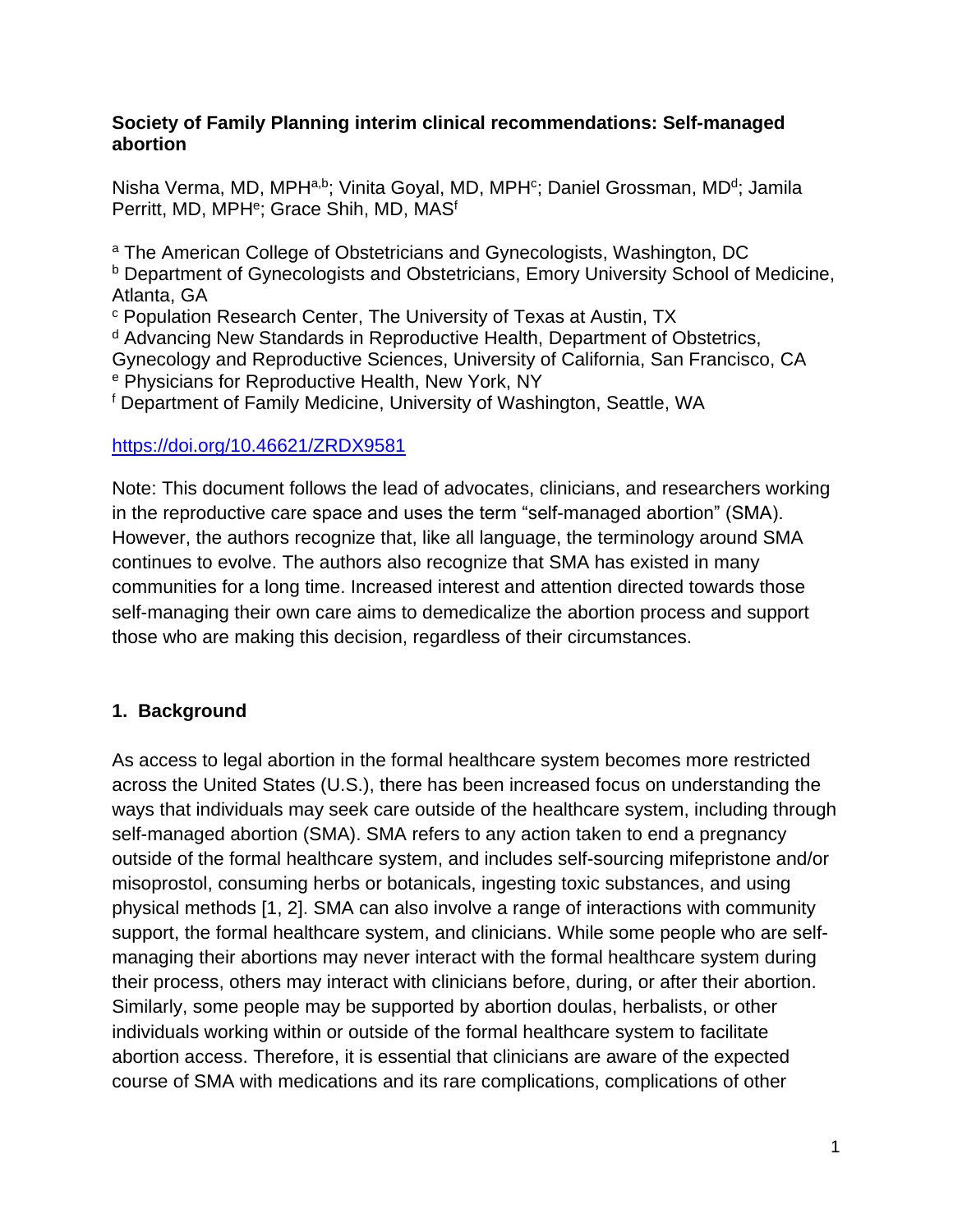potentially less safe or effective methods, and other nonmedical risks involved in SMA [\[3\]](#page-16-2).

SMA is not a new phenomenon. Prior to the legalization of abortion in the U.S., some community providers were able to offer patient-centered and safe abortion care outside of the formal healthcare system. However, people also commonly turned to unsafe or invasive methods of self-managing their abortions, relied on unskilled/untrained providers, and feared seeking care when complications arose, contributing to the widespread use of phrases like "coat-hanger" and "back-alley" abortion [\[4\]](#page-16-3). During this time, unsafe SMA resulted in significant morbidity and mortality. However, the availability of medications—particularly misoprostol—for SMA has led to declines in abortion-related morbidity and mortality in countries with limited access to safe, facilitybased abortion care [\[5\]](#page-16-4). Extensive data demonstrate that medication abortion is safe, and more recent data demonstrate that people can safely and effectively self-manage their abortions with medications [\[6-9\]](#page-16-5). Currently, the World Health Organization (WHO) estimates that 97% of all unsafe abortions worldwide occur in countries that continue to have decreased access to these medications and restricted or no legal abortion [\[10\]](#page-16-6).

Recent cross-sectional data suggest that approximately 7% of individuals in the U.S. attempt SMA at some point in their lifetime. Rates of attempted SMA appear to be higher among people experiencing barriers to abortion care, such as people of color, people with lower incomes, and people living in states with restrictive abortion laws [\[1,](#page-16-0) [11,](#page-16-7) [12\]](#page-16-8). People may choose to self-manage an abortion for many reasons, such as difficulty accessing care in the formal healthcare system due to cost, distance to a clinic that provides abortion care, or legal restrictions. In addition, some individuals prefer SMA due to the privacy, autonomy, and convenience it affords [\[13,](#page-16-9) [14\]](#page-16-10). Even when access to care is available, some people who have experienced stigma and structural racism within the medical system may prefer SMA.

While the medical risks of SMA may be few, the legal risks for people attempting SMA may be significant. Although only three states currently have laws explicitly criminalizing SMA, almost half of U.S. states have at least one law in place that could be used to prosecute people attempting or assisting with SMA [\[15,](#page-16-11) [16\]](#page-17-0). These policies include legislation explicitly banning SMA, criminalizing harm to the fetus, and criminalizing abortion. For those who have been targeted with criminalization for SMA, many came into contact with law enforcement following interactions with healthcare professionals. However, to date, legal experts are unaware of any laws requiring a healthcare provider to report a self-managed abortion or a patient's intention to self-manage an abortion to law enforcement authorities [\[3\]](#page-16-2). In fact, reporting suspicions of SMA can cause harm, violate patients' rights to privacy, and keep people from seeking care that they need. In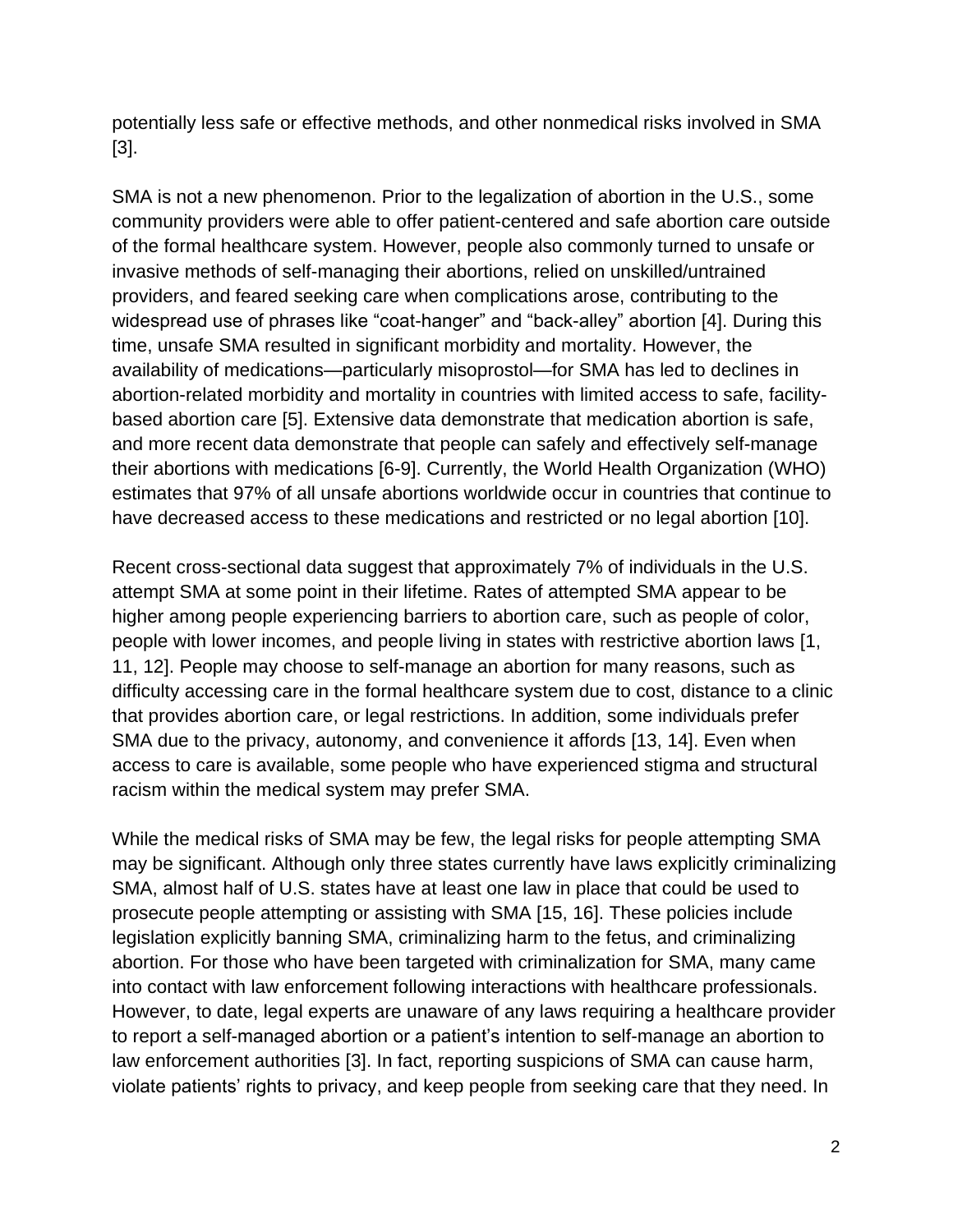addition, widespread implicit and explicit biases among clinicians and within the criminal legal system result in disproportionate reporting and prosecution of people of color and people with lower financial means, among others [\[3,](#page-16-2) [17\]](#page-17-1). Therefore, in addition to understanding the clinical aspects of care, clinicians must recognize the legal risks of SMA to best support their patients. While clinicians may have a range of opinions and perspectives on SMA, including feeling that SMA is safe, feeling that SMA is too risky, and feeling that people do or do not have a right to self-manage if desired [\[18,](#page-17-2) [19\]](#page-17-3), all clinicians have an obligation to provide compassionate, non-judgmental care to their patients. These interim clinical recommendations provide guidance to help clinicians understand methods and components of SMA, as well as best practices when caring for people interacting with the healthcare system before, during, and after self-managing their abortion.

## **2. Clinical questions**

### **2.1. Process of self-managing an abortion**

### *1. What are the components of self-managing a medication abortion in the first trimester?*

Three components of the self-managed medication abortion process are 1. selfassessment of eligibility, including estimating pregnancy duration and ruling out contraindications to use, 2. self-administration of abortion medications and management of the abortion process, and 3. self-assessment of abortion completion [\[20\]](#page-17-4). In addition to these three components, people undergoing SMA should have access to accurate information about how to use abortion medications, the ability to obtain quality abortion medications and medications to manage side effects, and the support of trained health workers and a healthcare facility if they need or desire it [\[20\]](#page-17-4).

#### *2. What tools exist to help individuals self-assess their eligibility for SMA with medications?*

People who self-manage their medication abortions can estimate gestational duration using last menstrual period (LMP) alone [\[21,](#page-17-5) [22\]](#page-17-6) or a series of self-reported questions including LMP and other pregnancy dating questions, possibly combined with information about menstrual regularity and contraceptive use [\[23\]](#page-17-7). Numerous pregnancy calculators are available online and studies have shown calculators are easy-to-use and accurate [\[24,](#page-17-8) [25\]](#page-17-9). Additionally, pregnancy calculators are often embedded in websites that provide information on SMA with medications (e.g. [Aid Access,](https://aidaccess.org/en/page/433/how-do-you-know-if-you-are-pregnant-and-how-long-you-have-been-pregnant-for) Self-Managed Abortion Safe & Supported, Euki app). Of note, privacy experts have raised concerns about data collected through period tracking applications and online pregnancy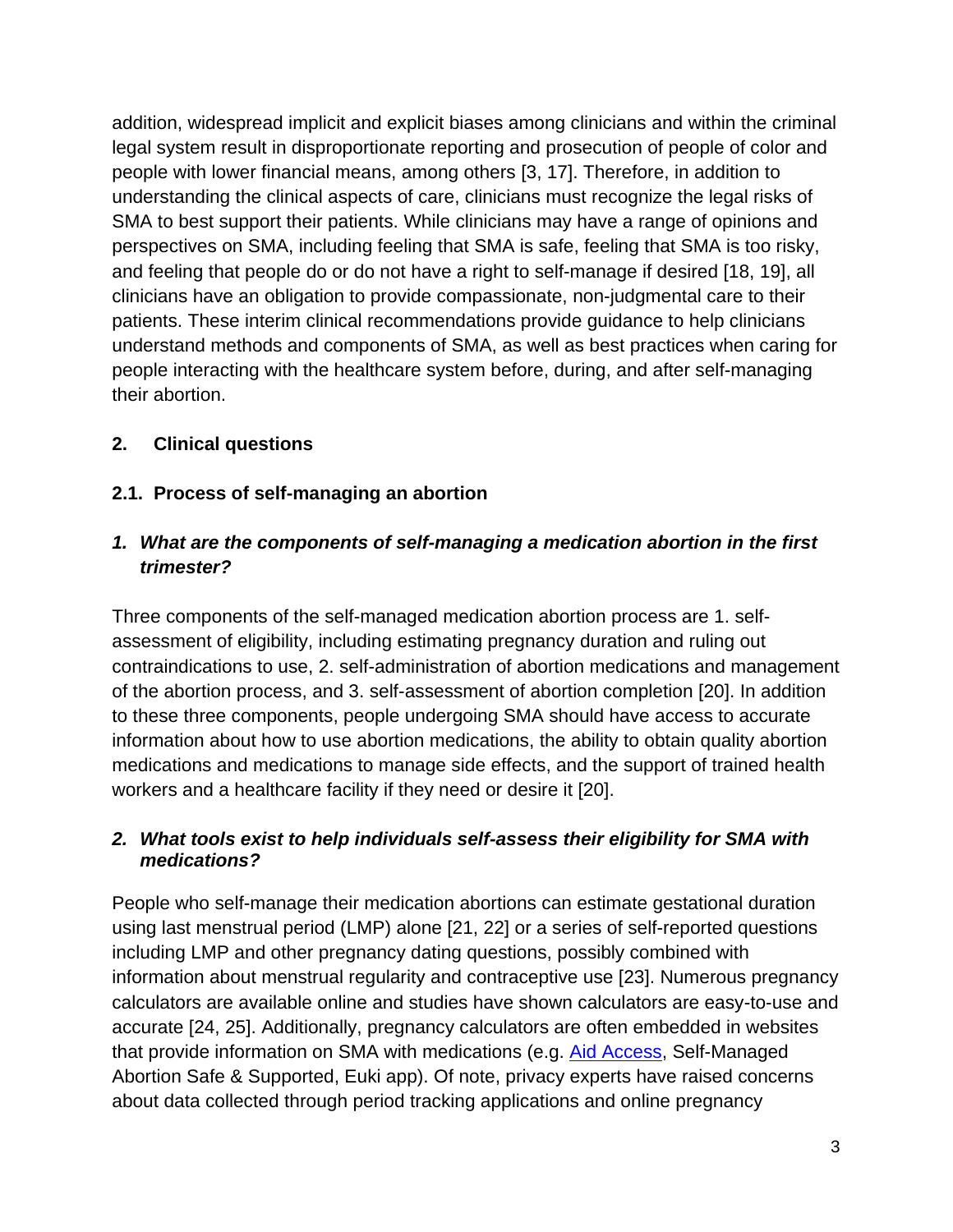calculators potentially being used to penalize people seeking or considering abortion in states where abortion is illegal [\[26\]](#page-17-10). People who are unsure of their gestational duration may obtain an ultrasound.

Direct patient-facing eligibility checklists for medication abortion have not been widely adopted or disseminated, but they are in development and show promise [\[27\]](#page-17-11). A prototype over-the-counter label for a mifepristone-misoprostol product was recently developed and found to be well-understood by potential users [\[28\]](#page-17-12). Laboratory assessment (Rh typing, hemoglobin/hematocrit) is not routinely needed for medication abortion in the first trimester [\[29\]](#page-17-13).

While U.S. guidelines for medication abortion recommend use up to 77 days of gestation [\[6,](#page-16-5) [29\]](#page-17-13), it is important to recognize that WHO guidelines provide treatment regimens for medication abortion >= 12 weeks and that people who use mifepristone and misoprostol for SMA may be at a wide range of gestational ages [\[20\]](#page-17-4).

### *3. What resources exist to help individuals find medications and to support them during self-management of their abortion?*

Unlike in some other countries like Mexico, where misoprostol can be purchased from pharmacies without a prescription, people in the U.S. are usually unable to access misoprostol within the healthcare system without clinician involvement. However, organizations and resources functioning outside of the healthcare system can help individuals access the medications they need to self-manage. The Plan C website [\(https://www.plancpills.org/\)](https://www.plancpills.org/) provides reliable up-to-date information on how to obtain abortion pills online for those in the U.S. They list groups that provide medications and clinical services outside of the formal healthcare system, as well as online pharmacies without clinical support. Aid Access [\(https://aidaccess.org/en/\)](https://aidaccess.org/en/) is a global service that aims to support all people seeking safe and effective medication management of an abortion or miscarriage. Aid Access consists of a team of doctors, activists, and advocates working outside of the formal healthcare system who provide information and send medications to those in need of a safe abortion after evaluating people for eligibility.

There are several other resources available to support people who are self-managing their abortions.

## For clinical questions:

• Miscarriage & Abortion Hotline [\(https://www.mahotline.org/\)](https://www.mahotline.org/) – This is a confidential, private, and secure phone/text hotline (833-246-2632) for questions during the SMA process. The hotline is staffed by licensed clinicians. No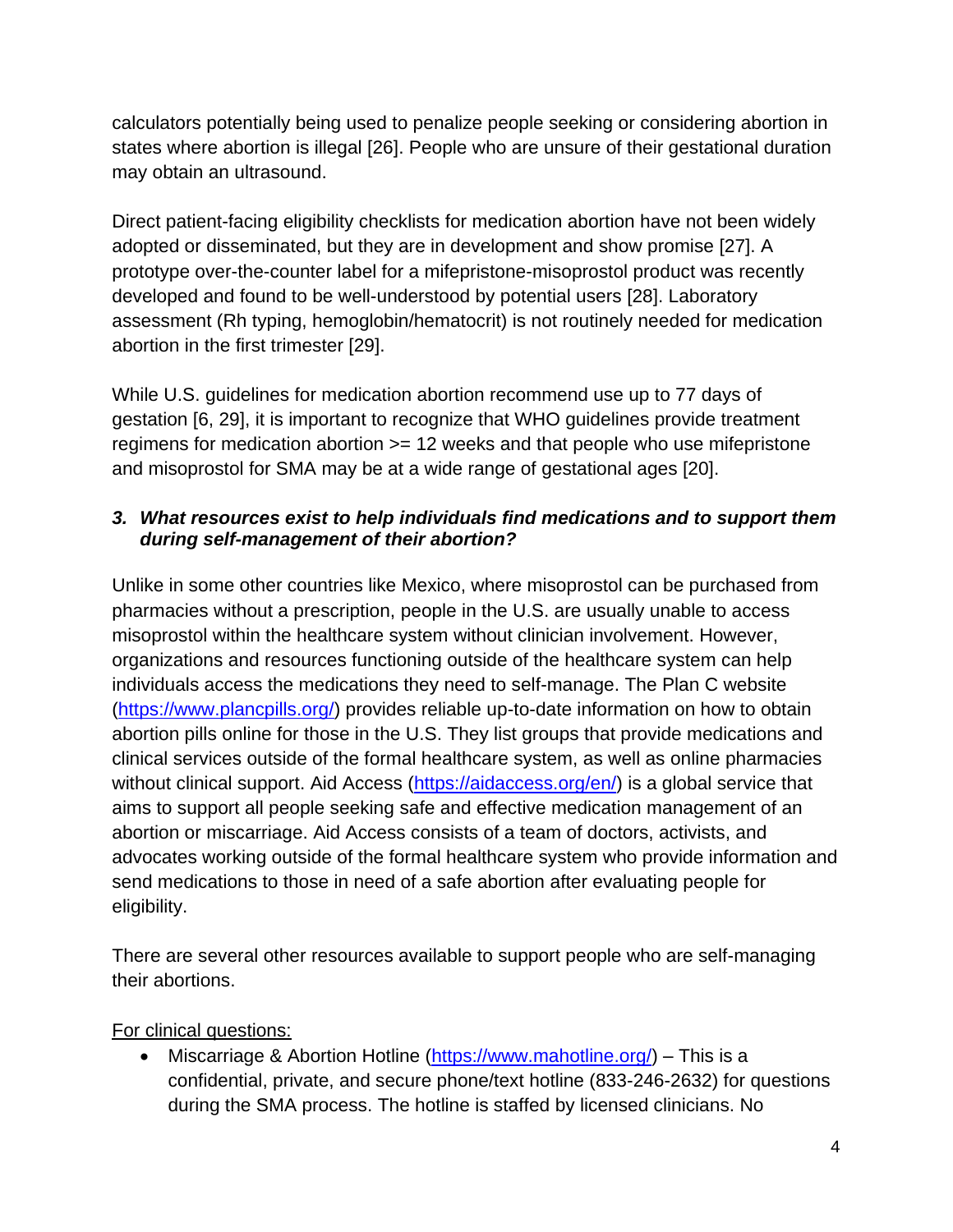personal information is required and the hotline is currently open 8a-11p in all continental U.S. time zones, 7 days a week. English and Spanish.

- Self-Managed Abortion; Safe & Supported [\(https://abortionpillinfo.org/\)](https://abortionpillinfo.org/) SASS is the U.S. project of Women Help Women, which is a global nonprofit that supports the rights of people to have information about and access to safe abortion with pills. Their website provides information on SMA and minimizing legal risks, and counselors can be contacted via a secure web portal. They are available in English, Spanish, Portuguese, Polish, Thai, French, Italian and Korean.
- Other clinical resources include
	- o Reproductive Health Access Project (RHAP) Factsheets on how to use abortion pills
		- **E** [Mife/Miso medication abortion](https://www.reproductiveaccess.org/wp-content/uploads/2020/08/abortion-pills-protocol-1.pdf)
		- **EXECUTE:** [Misoprostol-only medication abortion](https://www.reproductiveaccess.org/wp-content/uploads/2020/11/MisoFactSheet_Final.pdf)
	- o Doctors without Borders [Self-managed abortion video series](https://www.doctorswithoutborders.org/latest/how-have-safe-self-managed-abortion)
	- o Aid Access [How to use abortion pills video](https://aidaccess.org/en/page/494/video-how-to-use-abortion-pills)
	- $\circ$  Ipas [How to have an abortion with pills](https://www.ipas.org/our-work/abortion-self-care/abortion-with-pills/) guide and video
	- o Innovating Education in Reproductive Health: When abortion is Not [Available video series](https://www.innovating-education.org/course/when-abortion-is-not-available/)

For emotional support:

- All-Options [\(https://www.all-options.org/\)](https://www.all-options.org/) This is a peer-based talkline (888-493-0092) to discuss pregnancy options or talk about past/current experiences with abortion, adoption, parenting, infertility, or pregnancy loss. At the time of publication of this document, they are open Monday-Friday 10-1a EST; Saturday/Sunday 10-6p EST.
- Connect & Breathe [\(http://www.connectandbreathe.org/about.html\)](http://www.connectandbreathe.org/about.html) This is a peer-based talkline (866-647-1764) for nonjudgmental support after abortion. At the time of publication of this document, they are open Mon 7-10p EST; Tuesday-Thursday 6-9p EST; Saturday 12-3p EST.
- Exhale [\(https://exhaleprovoice.org/\)](https://exhaleprovoice.org/) This is a peer-based phone/text hotline (617-749-2948) for emotional support around abortion. At the time of publication of this document, they are open weekdays 3p-9p PST, Saturdays 1p-9p PST, and Sundays 3p-7p PST.
- Reprocare Healthline [\(https://abortionhotline.org/\)](https://abortionhotline.org/) This is an anonymous healthline (833-266-7821) providing peer-based emotional support, medical information, and referrals to those having an abortion at home with pills. At the time of publication of this document, the hotline is open 9a-9p PST, 7 days a week.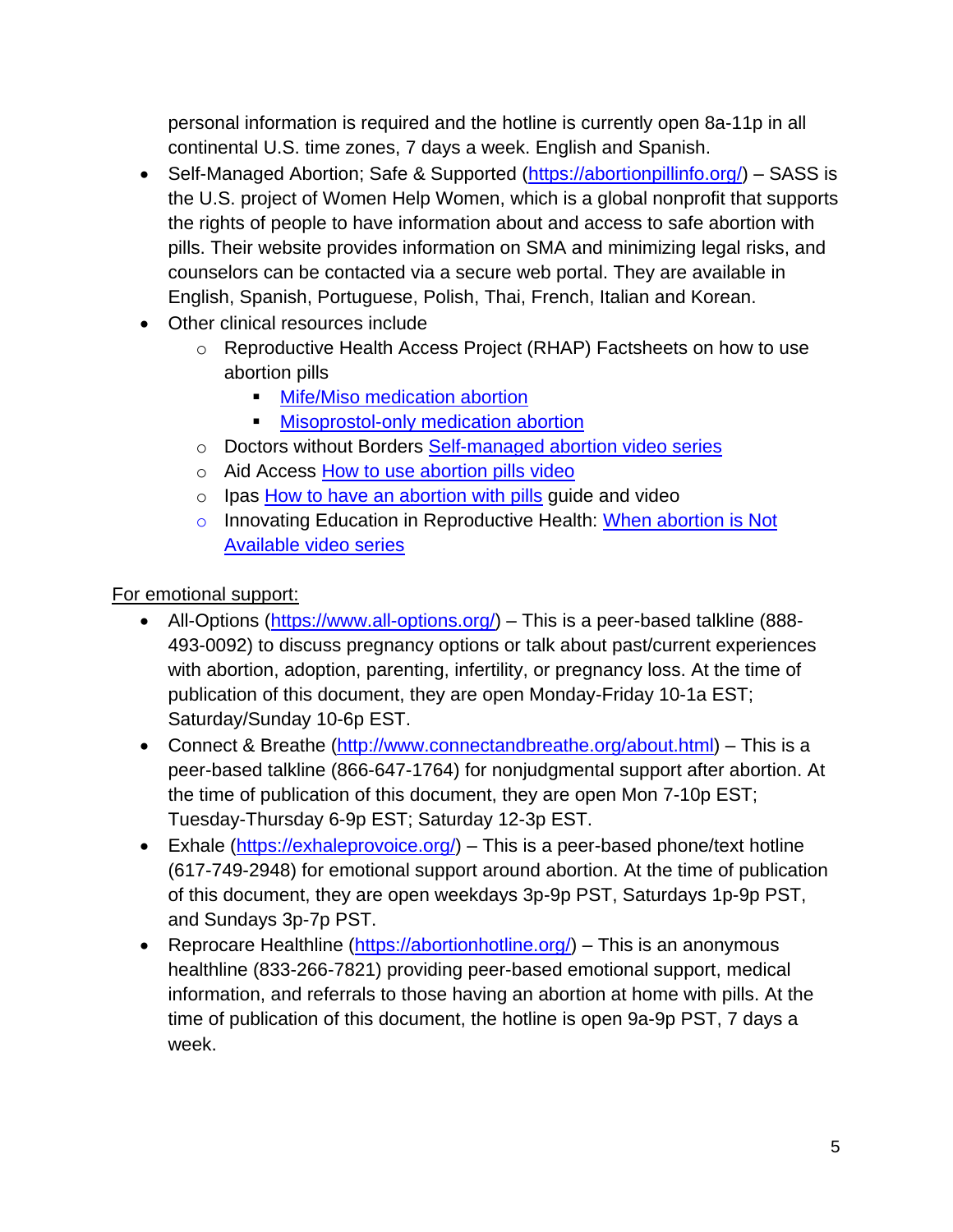For legal questions:

• If/When/How [\(https://www.reprolegalhelpline.org\)](https://www.reprolegalhelpline.org/) – If/When/How runs a legal helpline to answer questions about legal rights and self-managed abortion. The helpline can be accessed by leaving a phone message at 844-868-2812 or filling out a secure online form any time of day. Interpreter services are available.

## *4. What medication regimens can be used for self-managed abortion?*

A prospective cohort study demonstrated non-inferiority of SMA (using mifepristone and misoprostol or misoprostol-only) to clinic-facilitated medication abortion up to 63 days' gestation [\[7\]](#page-16-12). Currently, the U.S. Food and Drug Administration (FDA)-approved label for mifepristone includes a regimen for medication abortion that is a combination of mifepristone 200 mg orally followed by misoprostol 800 µg buccally 24 to 48 hours later. The WHO recommends the same dose and route of administration of mifepristone with use of misoprostol 800 µg either vaginally, sublingually, or buccally 24 to 48 hours later. Shortening the interval between mifepristone and vaginal misoprostol to 0 to 8 hours has been shown to be very highly, but slightly less effective than a 24 to 48 hour interval and may be statistically non-inferior [\[30,](#page-17-14) [31\]](#page-17-15). The effectiveness of a combined mifepristone and misoprostol regimen is approximately 98% at ≤49 days gestation and slightly decreases with advancing gestational duration to approximately 93-95% at 64- 70 days [\[6\]](#page-16-5). Addition of a second dose of misoprostol 800 µg four hours after the first increases effectiveness of medication abortion to 97-99% in gestations between 64-77 days [\[32\]](#page-18-0). The WHO recommends, for individuals self-managing their abortions with mifepristone and misoprostol, to consider this regimen up to 12 weeks of gestation [\[20\]](#page-17-4). Another recommended regimen >10-12 weeks' gestation involves mifepristone 200 mg orally, followed 24-48 hours later with misoprostol 800 µg used vaginally, sublingually, or buccally and then misoprostol 400-800 µg every 3 hours until expulsion of pregnancy tissue [\[3\]](#page-16-2). Oral misoprostol should be avoided since it is less effective than the alternate routes [\[6\]](#page-16-5). People may be advised to avoid vaginal administration of misoprostol for abortion or miscarriage management to eliminate the risk of detection based on residue in the vagina if they present to a clinic or hospital.

If mifepristone is not available or accessible, an alternative regimen for medication abortion involves misoprostol 800 µg used vaginally, sublingually, or buccally with repeated doses every 3 hours up to 3 doses or until expulsion occurs [\[6,](#page-16-5) [20\]](#page-17-4). A systematic review with meta-analyses evaluating the effectiveness of a variety of misoprostol-only regimens used ≤91 days' gestation (median 64 days) demonstrated ongoing pregnancies in 6.8% (95% CI 5.3%, 8.5%) [\[33\]](#page-18-1). Effectiveness of misoprostolonly regimens among people self-managing abortion is higher compared to those managed within the healthcare system [\[34\]](#page-18-2). These findings may be attributable to use of additional misoprostol doses and avoidance of quick follow-up intervals in which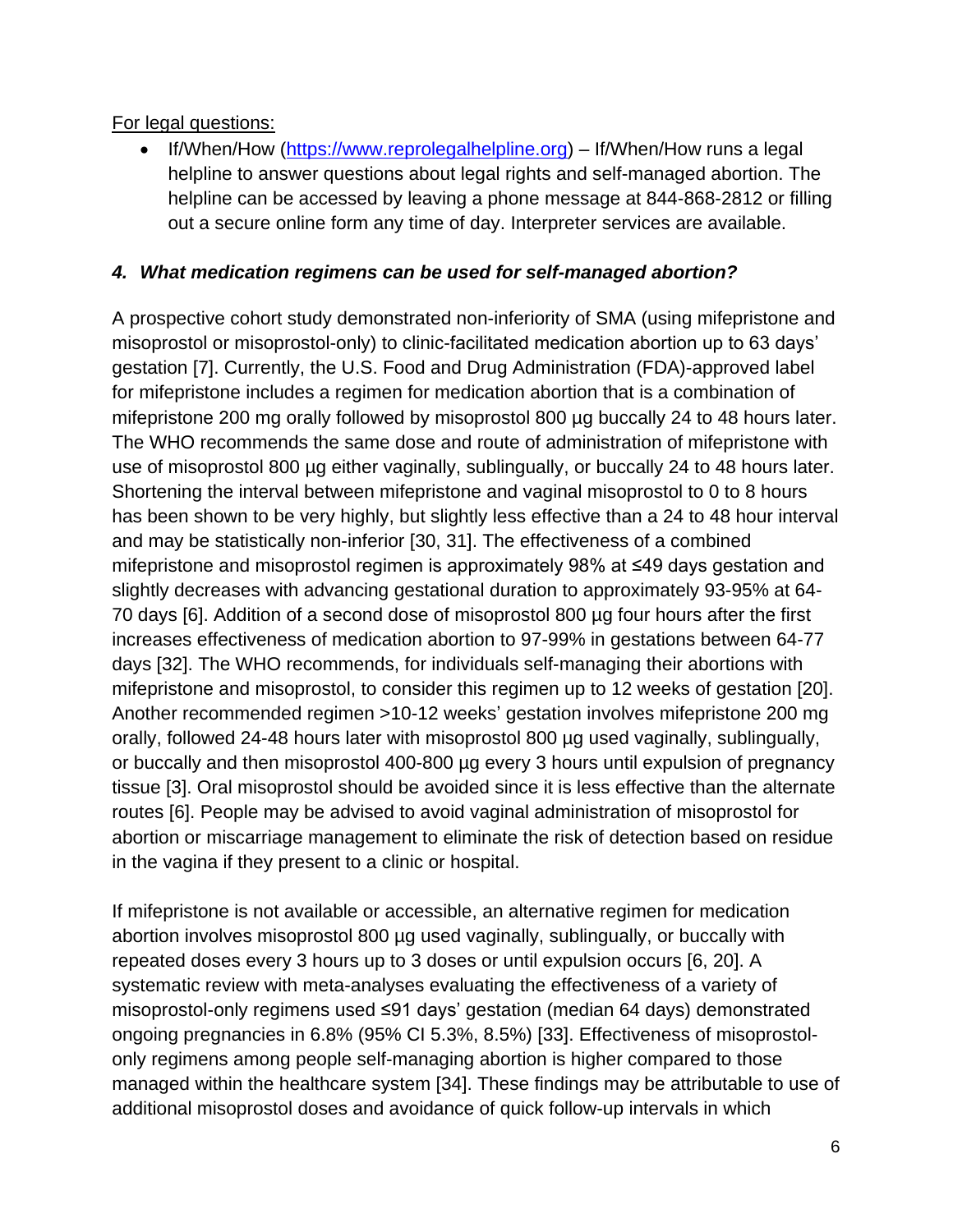patients are recommended to undergo early surgical intervention [\[7,](#page-16-12) [34\]](#page-18-2). At this time, the WHO suggests that letrozole 10mg orally each day for 3 days followed by misoprostol 800µg sublingually on the fourth day may be safe and effective as an alternative regimen, but further evidence is needed [\[20\]](#page-17-4).

Few studies have examined the effectiveness and outcomes of SMA between 12 to 24 weeks' gestation. The recommended regimen at this gestational range using mifepristone and misoprostol is the same as the regimen for 10 to 12 weeks' gestation detailed above [\[3\]](#page-16-2). For people using misoprostol-only, a regimen of misoprostol 400 µg buccally, vaginally, or sublingually every 3 hours until passage of pregnancy tissue is advised. An initial dose of misoprostol 600-800 µg may increase efficacy [\[3\]](#page-16-2). People at this gestational duration may uncommonly experience heavy bleeding, fever, and desire to follow-up with a healthcare facility for confirmation of abortion completion [\[7,](#page-16-12) [35\]](#page-18-3).

## *5. How can people self-assess completeness of a self-managed abortion with medications?*

People who self-manage medication abortion can effectively self-assess abortion completion [\[20\]](#page-17-4). Strategies that people can use to self-assess abortion completion include reviewing checklists of symptoms during and after abortion alone or in combination with home urine pregnancy tests.

Symptom checklists to self-assess abortion completion include questions about cramping, bleeding, passing of blood clots, and abatement of pregnancy symptoms such as nausea and breast tenderness after taking medication abortion pills. People experiencing no bleeding within 24 hours of taking misoprostol, bleeding less than 4 days, bleeding lighter than a typical menses, or ongoing pregnancy symptoms are instructed to seek care from a trained health professional [\[27,](#page-17-11) [36,](#page-18-4) [37\]](#page-18-5). Few studies have examined the effectiveness of symptom checklists alone in self-assessed completion of abortion. These studies suggest that such checklists either require further refinement or may not add to the accuracy of diagnosing ongoing pregnancy over follow-up urine pregnancy tests [\[27,](#page-17-11) [37\]](#page-18-5).

The different types of urine pregnancy tests used in studies evaluating patient assessment of SMA completion include high-sensitivity pregnancy tests (HSPT) which detect urine human chorionic gonadotropin (hCG) levels as low as 25 mIU/mL (milliinternational units/milliliter), low-sensitivity pregnancy tests (LSPT) which are positive at urine hCG levels of 1000-2000 mIU/mL, and multilevel pregnancy tests (MLPT) which currently have very limited availability worldwide. Using a home pregnancy test selfassessment strategy, a person is instructed to take the first test on the day of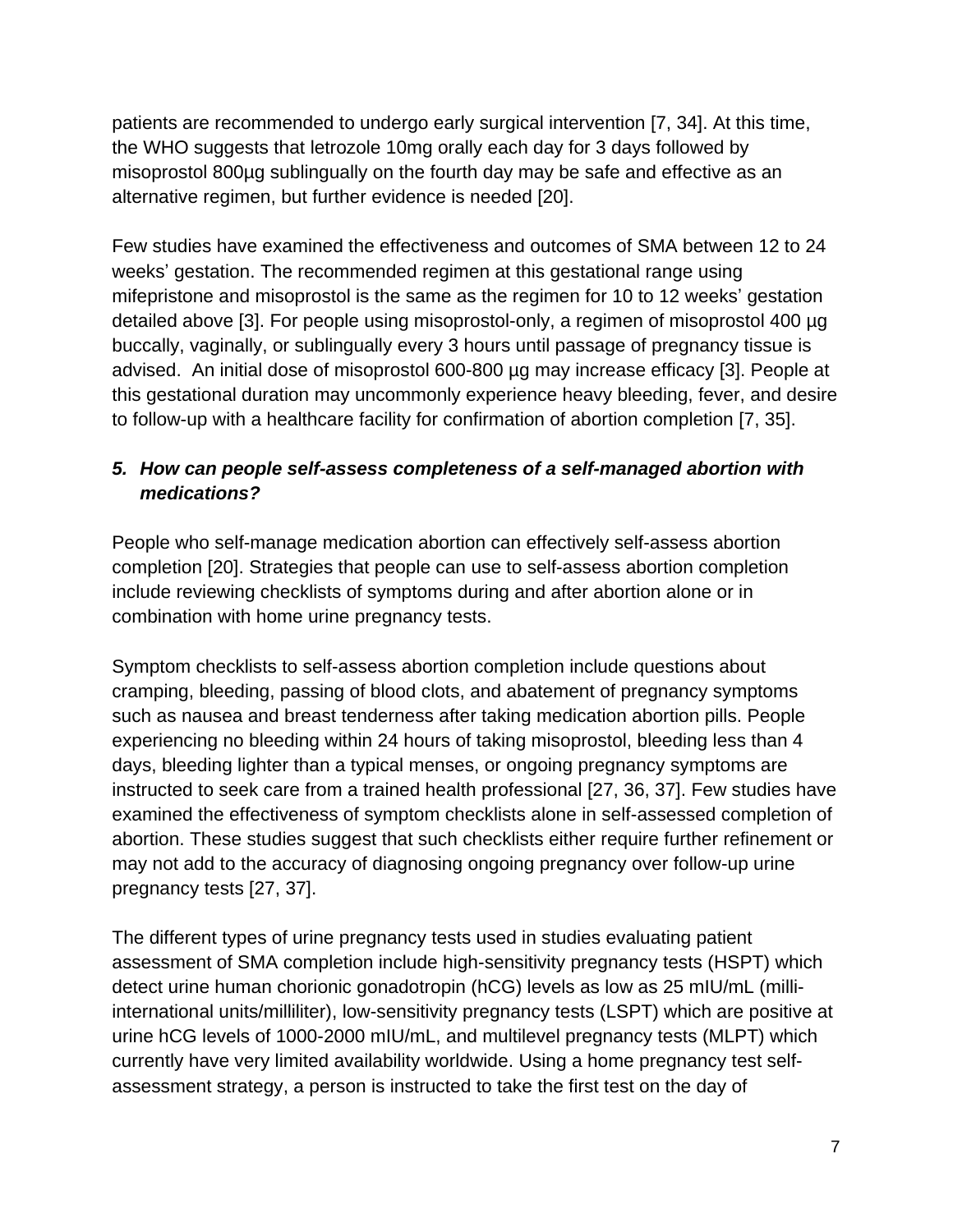mifepristone use and a repeat test approximately 7-30 days later. A negative LSPT, negative HSPT, or declining MLPT by at least one bracket level is consistent with a complete abortion [\[38\]](#page-18-6).

A sample protocol for self-assessment of abortion completion recommends performing a follow-up HSPT four weeks after taking misoprostol. If the first HSPT is positive and the individual has no signs and symptoms of ongoing or ectopic pregnancy, it is advised to repeat the HSPT one week later. If the second HSPT is also positive, clinical evaluation is recommended [\[39\]](#page-18-7).

Urine hCG levels naturally decline toward the end of the first trimester, thus calling into question the effectiveness of home urine pregnancy tests to self-assess abortion completion beyond 63 days gestation. Whitehouse et al. compared the effectiveness of a LSPT and symptom checklist performed approximately 14 days after mifepristone use to ultrasound follow-up among patients using medication abortion at 64 to 70 days gestation. Among 558 patients, 2.3% had an ongoing pregnancy. An LSPT correctly identified all ongoing pregnancies (100% sensitivity) and the symptom checklist alone had a sensitivity of 76.9%. Using a combined symptom checklist and LSPT selfassessment strategy did not improve diagnostic accuracy of detecting an ongoing pregnancy over LSPT alone [\[37\]](#page-18-5).

Studies evaluating the effectiveness of self-assessment of abortion completion indicate that MLPTs provide confirmation of completed abortion ≤63 days gestation for >90% of patients at 7 days after mifepristone use [\[40\]](#page-18-8).

Overall, patients are well-equipped to perform and interpret home urine pregnancy tests and prefer self-assessment to in-clinic evaluation [\[37,](#page-18-5) [40-45\]](#page-18-8).

#### *6. What are other ways people may self-manage an abortion?*

People report using a range of methods to self-manage their abortions other than misoprostol with or without mifepristone, including herbs, supplements, over-the-counter medications (such as pain relievers), toxic substances, uterine extraction, and physical methods, such as getting hit in the abdomen [\[1,](#page-16-0) [2\]](#page-16-1). A recent cross-sectional survey study found that, of participants who attempted SMA, 20.0% used misoprostol, 29.2% used another medication or drug, 38.4% used herbs, and 19.8% used physical methods [\[1\]](#page-16-0). A recent qualitative study of individuals reporting SMA found that half attempted SMA with herbs, including vitamin C, parsley, and black cohosh while some others took medications including analgesics, oral contraception, and caffeine pills [\[46\]](#page-18-9). Minimal efficacy data exist for these other methods, and observational studies of patients self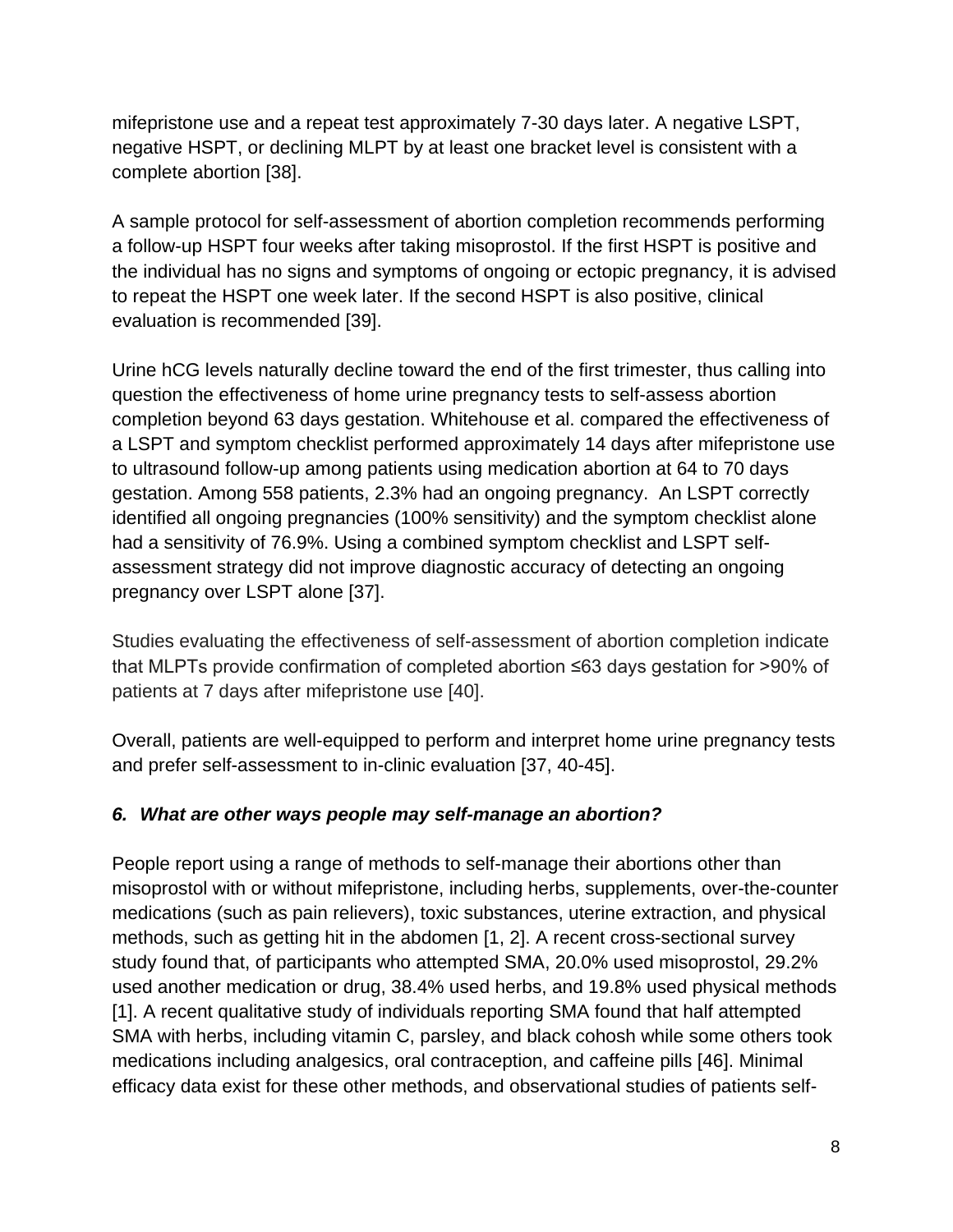managing with these methods generally report lower effectiveness compared to misoprostol with or without mifepristone [\[1,](#page-16-0) [47\]](#page-18-10). People using less effective methods may not recognize immediately that the pregnancy is continuing, and some may be delayed past the point at which facility-based abortion care is accessible [\[48\]](#page-18-11).

Safety data are also limited for methods other than mifepristone and misoprostol. A number of herbs used for SMA may be highly toxic if used incorrectly [\[49\]](#page-19-0). Methods that involve physical trauma, although reported rarely in the U.S. in recent decades, may cause substantial harm [\[49\]](#page-19-0).

As noted above, there is limited evidence on SMA with mifepristone and misoprostol or misoprostol alone used after 12 weeks of pregnancy. However, there are reports of people safely using these medications after the first trimester in the context of an online telehealth service or from an accompaniment model in countries where abortion is legally restricted [\[35,](#page-18-3) [50-52\]](#page-19-1). People using medications for SMA later in pregnancy may be more likely to need surgical intervention compared to those in the first trimester, and it is important to have access to emergency care in the case of rare complications, such as retained placenta or heavy bleeding.

## **2.2. Providing care to individuals who present before, during, and after selfmanaging an abortion**

## *7. How should clinicians approach conversations with patients who may be considering self-managed abortion?*

Patients may share that they are considering or planning to self-manage an abortion to their clinician. Data from multiple countries indicate that, in settings where abortion access is limited, clinicians can use a harm reduction approach to improve patient outcomes and decrease morbidity and mortality from unsafe abortion [\[53-60\]](#page-19-2). A harm reduction approach aims to reduce the negative effects of a particular behavior when complete elimination of that behavior is not a realistic or desirable goal [\[53,](#page-19-2) [61\]](#page-19-3). This approach centers patient autonomy by reducing potential negative effects associated with a particular behavior rather than insisting upon abstinence. As an example, in Uruguay, the non-governmental organization Iniciativas Sanitarias developed a program to support people planning to have an abortion outside of the formal healthcare system when abortion was criminalized across the country. As part of this program, clinicians informed people who could not access a clinic-based abortion about other options, including SMA. They reviewed the risks of SMA according to the patient's gestational duration and abortion method, and provided people with information about the WHOrecommended regimen for safe and effective termination of pregnancy in the first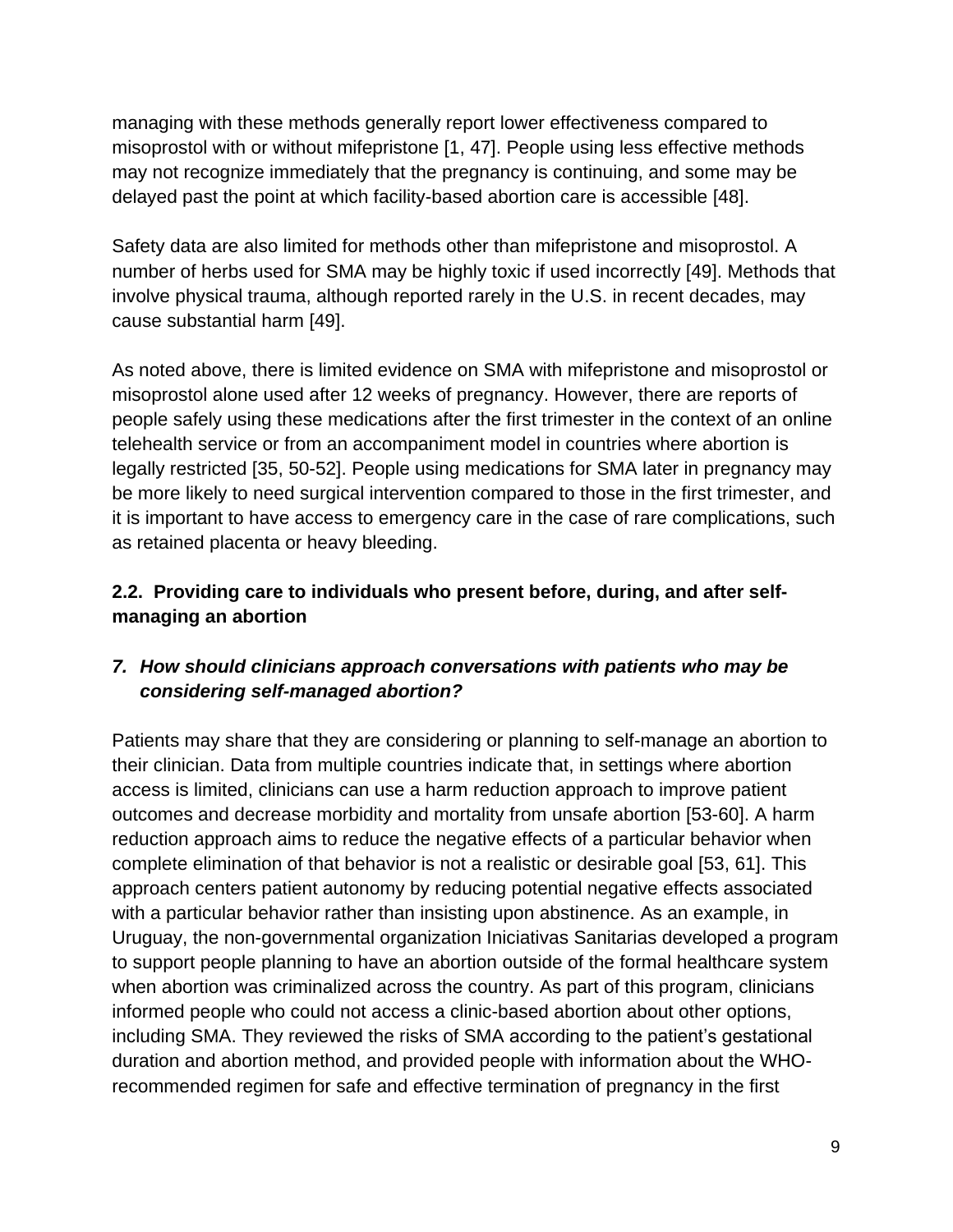trimester with misoprostol. They also provided people with support post-abortion, evaluating for complications, ongoing pregnancy, and other concerns [\[54,](#page-19-4) [60\]](#page-19-5). Data indicate that Uruguay's harm reduction program, over a decade, reduced maternal mortality in the country due to unsafe abortion from 37.5% to 8.1% [\[62\]](#page-19-6). A similar harm reduction approach to care has been proposed in the U.S. [\[53\]](#page-19-2). Currently, many people in the U.S., particularly communities and/or individuals who are marginalized from care, face significant barriers to accessing an abortion. Likely, these barriers will become more severe and widespread as states further restrict abortion. In an increasingly restrictive legal landscape, a harm reduction model that is incorporated not just by obstetrician-gynecologists, but also by emergency medicine, family medicine, internal medicine, pediatricians, and advanced practice clinicians, could improve people's safety and outcomes when clinicians are unable to directly provide abortion care within the formal healthcare system.

As part of this model, clinicians should first assess whether a patient plans to continue a pregnancy through non-judgmental, non-directive counseling. The clinician should also assess the patient's gestational duration, and evaluate for medical conditions that could impact safety of SMA [\[53\]](#page-19-2). Clinicians can then counsel about risks of particular methods of SMA based on the patient's gestational duration and health conditions and provide information about safe and effective methods of self-management in the first-trimester using medications. Clinicians should also review anticipatory guidance around expected side effects and potential complications and should ensure that patients are aware that they can present for non-judgmental follow-up care if concerns arise.

Importantly, clinicians should counsel patients considering SMA clearly about legal risks of criminalization. Thus far, healthcare professionals are not required to report intention to nor attempts to self-manage an abortion to law enforcement authorities in any state. However, it is important for patients to understand that clinicians may feel compelled to report a disclosure of SMA in instances of co-occurring abuse or attempted self-harm, for example. Even in these instances, reporting a disclosure of SMA is not required (see below) and may result in criminal prosecution of the patient. Clinicians should be upfront about which circumstances they feel compelled to report a disclosure of SMA. Being aware of this allows patients to make informed decisions about what they disclose to their clinicians. Clinicians should also carefully consider what they document in the medical record, knowing that medical records can be subpoenaed during an investigation.

Similarly, clinicians should be aware of their own legal risks when discussing SMA with patients, and should consider seeking legal advice to help determine this risk. While information sharing is legal is most circumstances, offering medical advice or directing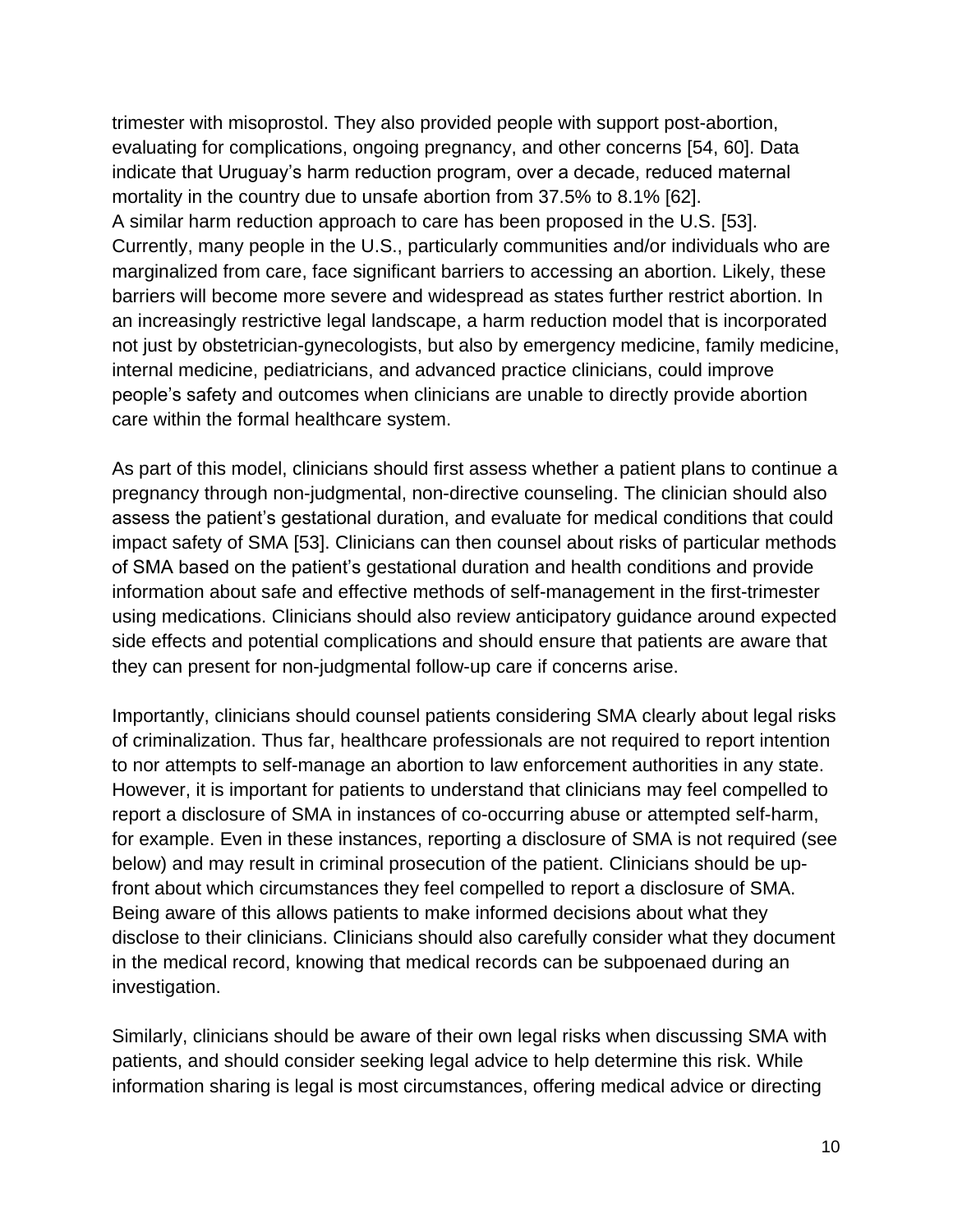patients to particular places where they can access medications for SMA may expose clinicians to medical-legal liability.

## *8. How should clinicians approach caring for a patient who presents with complications during or after self-managing an abortion?*

Patients may seek care after initiating SMA because they have symptoms of a potential complication or because they want confirmation the abortion is complete. Some patients may be hesitant to share specific information with clinicians due to fear of judgement or a negative reaction leading to poor treatment or concerns about criminalization [\[63\]](#page-19-7). As always, the healthcare team should focus on providing compassionate and nonjudgmental care that aims to avoid any risk of criminalizing the patient, and should only seek the information that is necessary to provide this care.

Serious complications after SMA, including uterine perforation, severe hemorrhage, and sepsis, are rare and reviewed elsewhere [\[3\]](#page-16-2). Many patients may seek care due to bleeding, pain, or other symptoms that require only minimal treatment or expectant management and reassurance. Clinicians in the emergency department or urgent care settings may have minimal experience with medication abortion and may need education to avoid unnecessary uterine aspirations after completed SMA.

In most cases, clinical management of patients who have attempted SMA is identical to the care of those with spontaneous pregnancy loss, and there is no need to ask or document in the medical record whether the person intentionally did something to try to end the pregnancy. Asking patients about whether they had a prior ultrasound during the pregnancy may be helpful to rule out ectopic pregnancy. If a patient has signs concerning for possible physical trauma, asking about what was used may be clinically relevant, but care should be taken to avoid documentation that may put the patient at legal risk. In some states, abortion restrictions may complicate clinicians' ability to appropriately care for a patient after an SMA attempt when fetal cardiac activity is still present. For example, if a patient attempted SMA and presents with light bleeding and a continuing pregnancy, the clinician may not be able to intervene. If a patient attempted SMA and presents with ruptured membranes and a fetus with cardiac activity but has signs of uterine infection, the clinician may be able intervene. It is important for clinicians to work with their clinic and hospital staff to create policies to help facilitate evidence-based, compassionate care in these situations.

Clinicians should be sensitive to the fact that patients may be concerned about the potential legal risks of SMA. Patients should be given information about If/When/How's Repro Legal Helpline (see above) for legal support. Clinicians should recognize that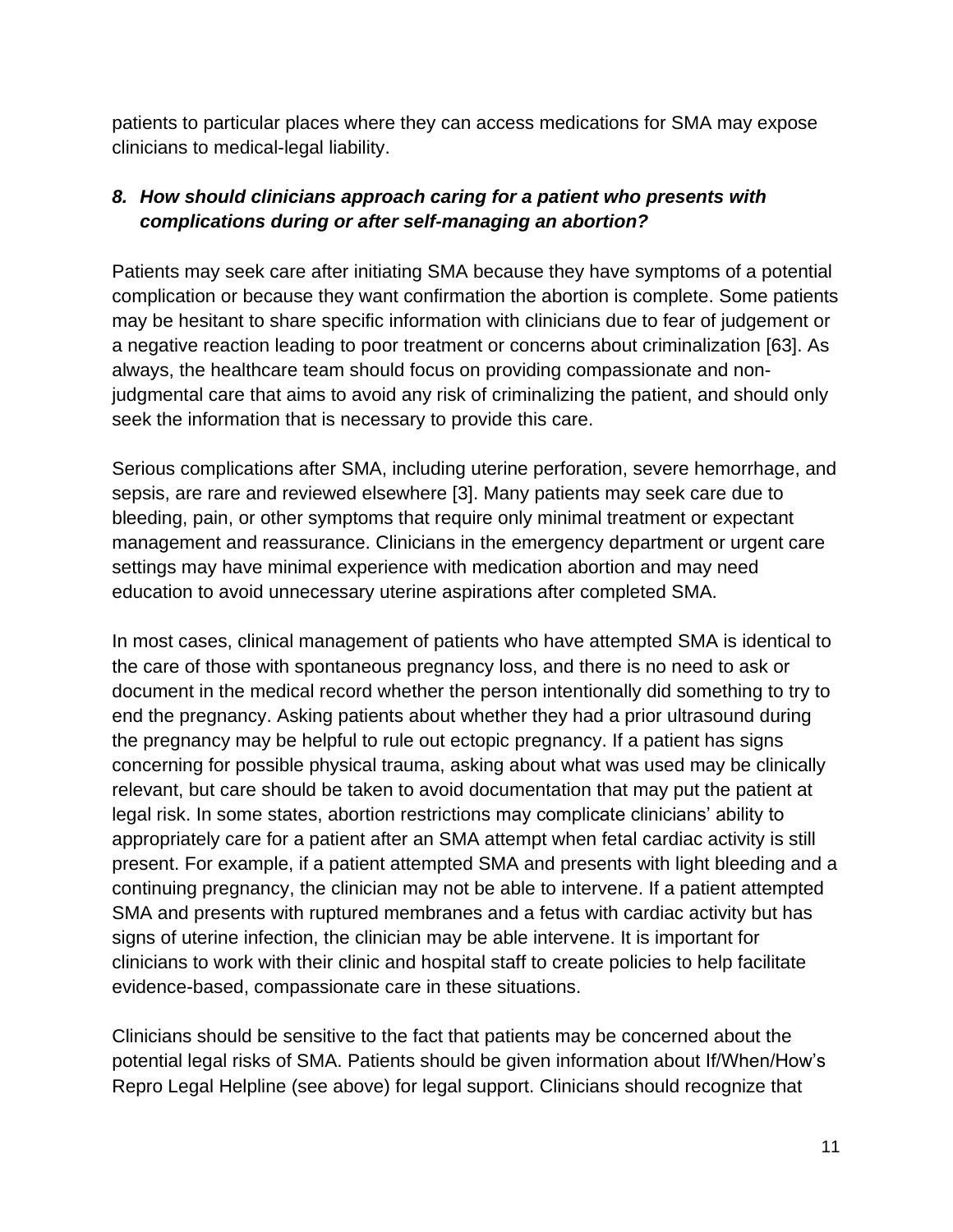some patients may intentionally choose to withhold information relevant to their clinical presentation, and this decision should be respected and supported. Rarely does such withholding of information affect the care provided.

### *9. What privacy and confidentiality considerations should clinicians address when caring for a patient who is self-managing or has self-managed an abortion?*

Unfortunately, unnecessary reports to the police by clinicians is a leading cause of criminalization of people who self-manage their abortions [\[64\]](#page-19-8). These reports can lead to patients being incarcerated, losing custody of children, being fined, or having a permanent criminal record. Criminalization of SMA disproportionally harms those from marginalized communities and those who are more likely to experience surveillance from the criminal legal system [\[64\]](#page-19-8). It is therefore essential that clinicians understand how to protect patient privacy and confidentiality when caring for a patient who is selfmanaging or has self-managed an abortion. As such, clinicians should be intentional about the information they request from patients. For example, given that complications of a spontaneous abortion and self-managed abortion with medications present similarly, clinicians often do not need to differentiate between the two scenarios to appropriately treat a patient [\[3\]](#page-16-2). Similarly, some patients may present to the hospital or clinic with fetal tissue that they passed at home, or may pass tissue while presenting to the hospital or clinic for bleeding, pain, or other concerns. In these situations, it is often not relevant to the patient's care whether they have had a miscarriage or self-managed an abortion, and clinicians can put patients at risk by asking about or documenting SMA. Clinicians can protect patients by only gathering and documenting information that is relevant to their current and future medical care. For example, a clinician can chart that a patient believes she was pregnant and is now bleeding, without specifying additional details.

To help clinicians understand their mandatory reporting obligations while also protecting patient agency and confidentiality, If/When/How produced "Patient Confidentiality and Self-Managed Abortion: A Guide to Protecting Your Patients and Yourself" [\[64\]](#page-19-8). Here, legal advocates review common situations where healthcare professionals may feel they need to report SMA. As a guiding principle, If/When/How urges clinicians to ensure patients are aware of what healthcare professionals may have to report prior to requesting information that could result in criminalization. The following provides a brief overview of the common situations they highlight, and more detail can be found in their guide.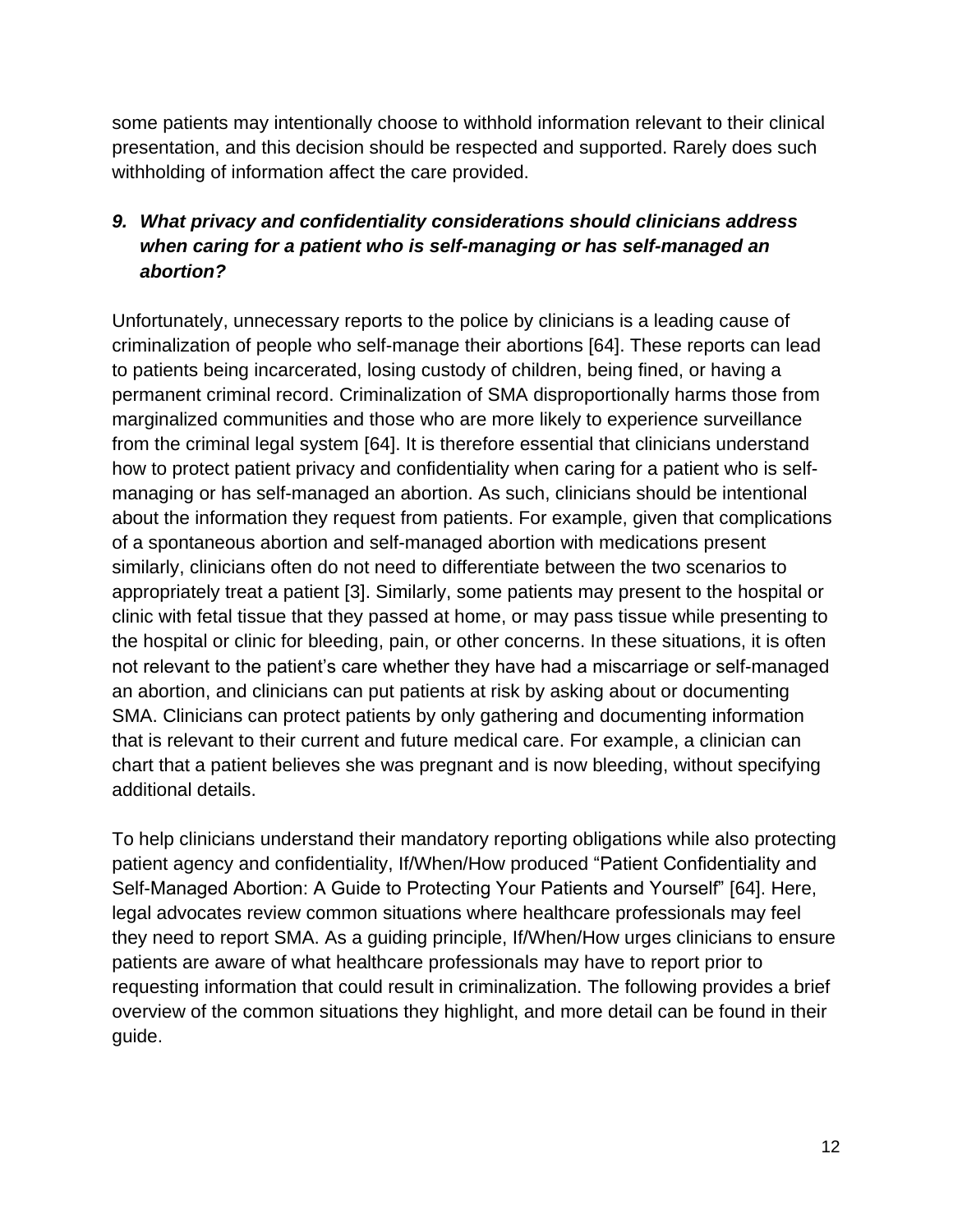1. Child and vulnerable adult abuse: Healthcare professionals are considered mandatory reporters for suspected child abuse and neglect in every state, and for vulnerable adult abuse in most states. However, a minor or vulnerable adult selfmanaging an abortion is usually not reportable as abuse.

2. Statutory rape: Some states require clinicians to report statutory rape. However, the fact that a patient attempted SMA does not need to be reported.

3. Certain traumas and injuries: Many states require clinicians to report certain violent injuries, such as gunshot or stab wounds, to law enforcement. However, SMA is typically not a reportable injury.

4. Abortion: Most states have a system in place for clinicians to report abortion for vital statistics purposes. Commonly, clinicians only have to report abortions that they perform themselves, and do not need to report a patient's self-managed abortion.

5. Self-harm: Some states require clinicians to report concerns that a patient is at imminent risk of self-harm. Patients who are planning on SMA are not ordinarily considered at risk of self-harm. If a patient does disclose that they are considering serious self-injury to end a pregnancy, clinicians should practice harm reduction techniques. In some cases, they may need to report intention to cause self-injury, but do not need to report the reason behind the intention.

6. Overdoses and drug use during pregnancy: While some states mandate reporting in the event of a drug overdose, clinicians are not required to report the intent behind the overdose. Therefore, clinicians do not need to document or report that a patient overdosed in order to end a pregnancy.

# *10. How should a clinician deal with laws criminalizing SMA in their state when caring for patients?*

The criminalization of SMA must be situated within the larger web of efforts to criminalize pregnancy and pregnancy outcomes, including the expansion of the surveillance and criminalization of bodily autonomy, mutual aid and other types of self-managed care for communities. Restrictions on abortion and criminalization of abortion care affect everyone, yet fall the hardest on those who are most marginalized and likely to face financial and logistical barriers to care. Often, these are the same communities who are disproportionately surveilled, targeted, and harmed by law enforcement. People of color, people who are struggling financially, residents of rural communities, immigrants, and trans, nonbinary, and gender-expansive people disproportionately face the risk of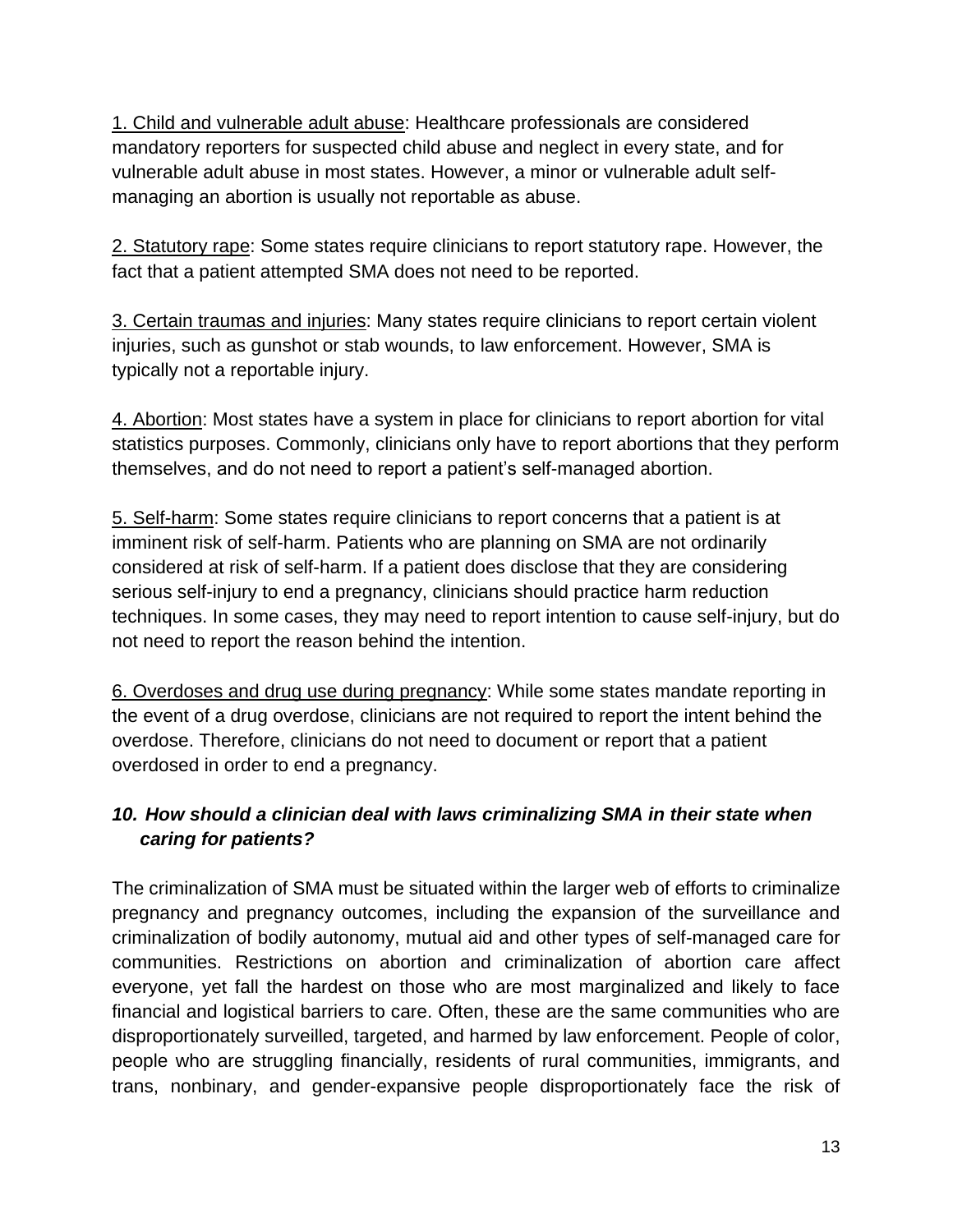criminalization for the outcome of their pregnancies, including pregnancies that end as a result of SMA [\[17\]](#page-17-1).

Throughout the U.S., individuals have been prosecuted for a variety of actions during pregnancy alleged to have caused harm or risk of harm to fetuses they were carrying, including arrest, prosecution, and incarceration for allegedly self-managing their abortions [\[65\]](#page-20-0). People have been unjustly arrested, prosecuted, and even jailed for ending their own pregnancies and had their own search histories and digital footprints used as evidence to prosecute and sentence them for feticide. In some cases, these prosecutions are a result of laws that explicitly criminalize SMA or that criminalize harm to the fetus, while in other cases, charges have been brought in relation to the disposal of pregnancy tissue or because people obtained, or helped someone else obtain, abortion-inducing medications [\[66\]](#page-20-1). Far too many of these individuals were brought to the attention of law enforcement after being reported by clinicians while seeking care [\[67\]](#page-20-2).

There is a long history of criminalization of people seeking access to medical care. For example, clinicians and other members of the healthcare team have historically collaborated with law enforcement to police, criminalize or civilly commit disabled people, people with unmet mental health and/or housing needs, and immigrants. For many groups who are marginalized, the places others may go to seek care instead function as routine sites of surveillance, policing, criminalization, punishment and control [\[68\]](#page-20-3).

Whether a person has self-managed an abortion or experienced a pregnancy loss for other reasons, criminalization is never the right response. Threatening patients with criminal punishment erodes trust in the medical system, making people less likely to seek help when they need it [\[69\]](#page-20-4). Criminalization makes people less safe, violates the patient– clinician relationship and creates uncertainty as to whether law enforcement will become involved. Any statute or legal measure that utilizes the criminal legal system as a way to control or manage behaviors during pregnancy is counterproductive to the overarching goal of improving maternal and neonatal outcomes. Criminalization, surveillance, and incarceration cause real harm to the people who are targeted, as well as to their families and communities.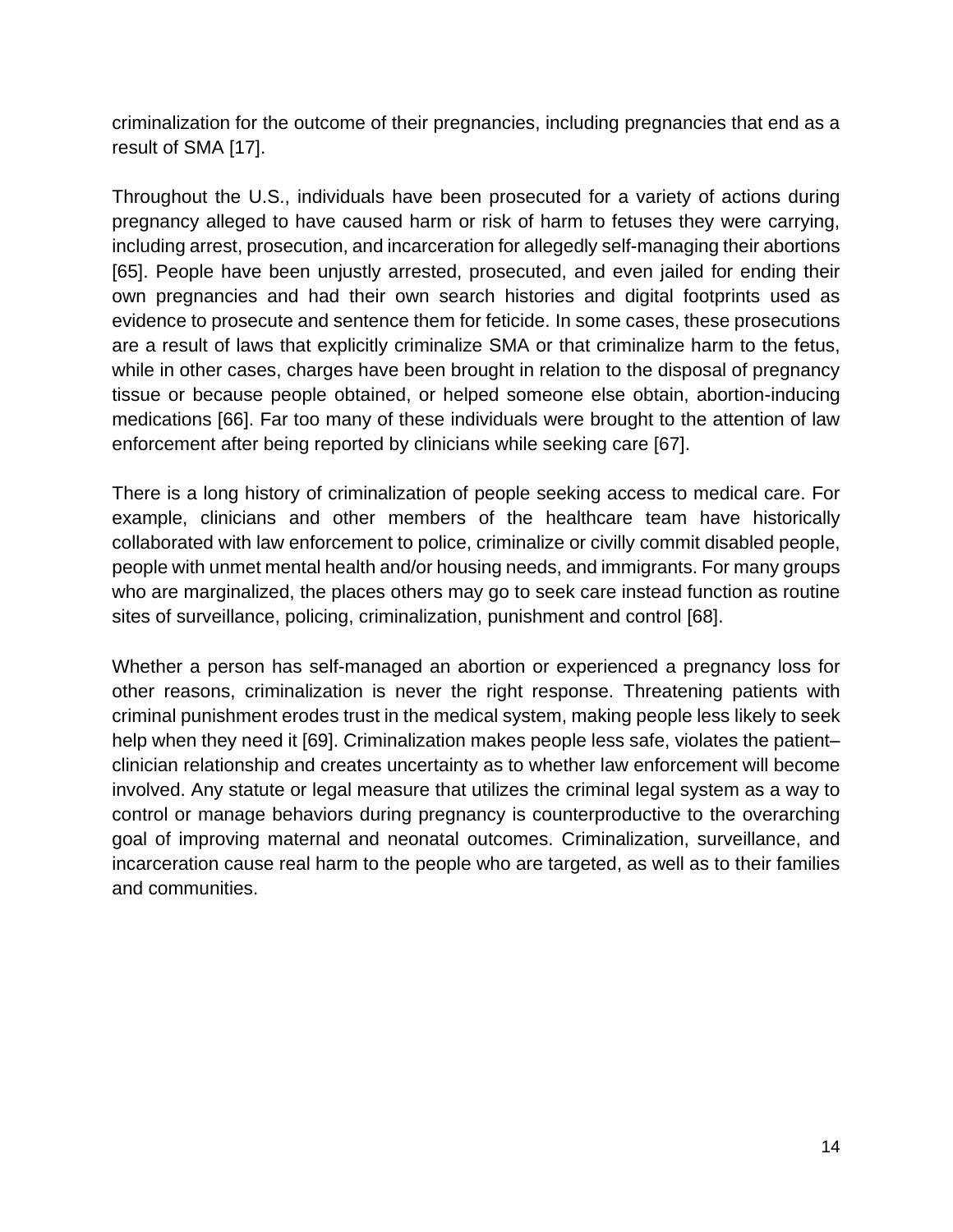#### Recommendations

Clinicians should advocate for the repeal or reform of any laws used to criminalize patients for SMA and other pregnancy outcomes, as well as against measures that undermine the privacy of patient information.

Clinicians should be aware that increasing stigma and scrutiny around abortion increase the likelihood that patients will face criminalization.

Clinicians should clearly communicate with all members of the healthcare team, including social work, nursing, and other staff, about the importance of pushing back against the criminalization of patients. Healthcare professionals must commit to mitigating risk for their patients and provide abortion care and miscarriage management that does not put their patients at risk of being targeted by the criminal legal system.

When possible, hospitals (or hospital departments) should devise a protocol for treating pregnancy complications that provides the maximum protection possible for patient privacy.

#### **3. Conclusions and Recommendations**

People may or may not interface with the formal healthcare system at different points while self-managing their abortions. Evidence suggests that people can safely and effectively self-assess their eligibility for medication abortion, self-manage the process of taking medications and the abortion process, and self-assess abortion completion. At the same time, data suggest that some people may self-manage their abortions using less safe means such as other drugs or physical methods. It is important for clinicians to provide non-judgmental, compassionate care to all patients interfacing with the formal medical system while self-managing their abortions, and to seek only the medical information necessary to provide this care. The Society of Family Planning (SFP) reaffirms a clinician's obligation to respect the dignity, privacy, and autonomy of all people. SFP, in line with APHA and ACOG, also strongly opposes the criminalization of SMA, and urges all clinicians to educate themselves and others on ways to protect pregnant people from criminalization.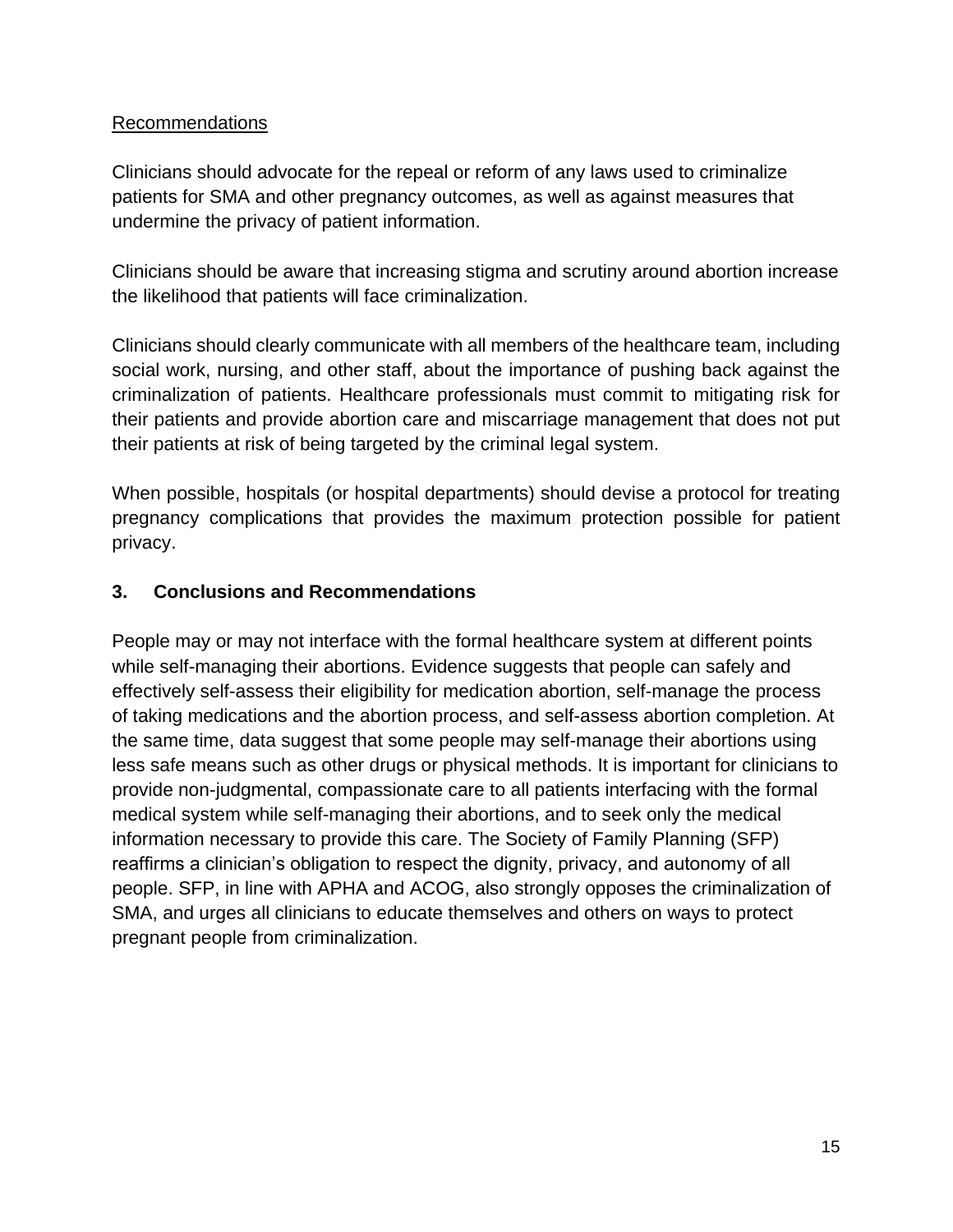### **4. Recommendations for Future Research**

- The optimal misoprostol-alone regimen, including number of repeated doses, necessary to effectively induce complete abortion across the spectrum of gestational duration
- Larger studies evaluating effectiveness and patient satisfaction related to SMA in the second trimester
- Safety and effectiveness of herbal preparations for SMA
- Evaluation of harm reduction approaches to SMA in the first and second trimester in the U.S.
- Evaluation of a training curriculum and other resources to educate clinicians on supporting patients self-managing their abortions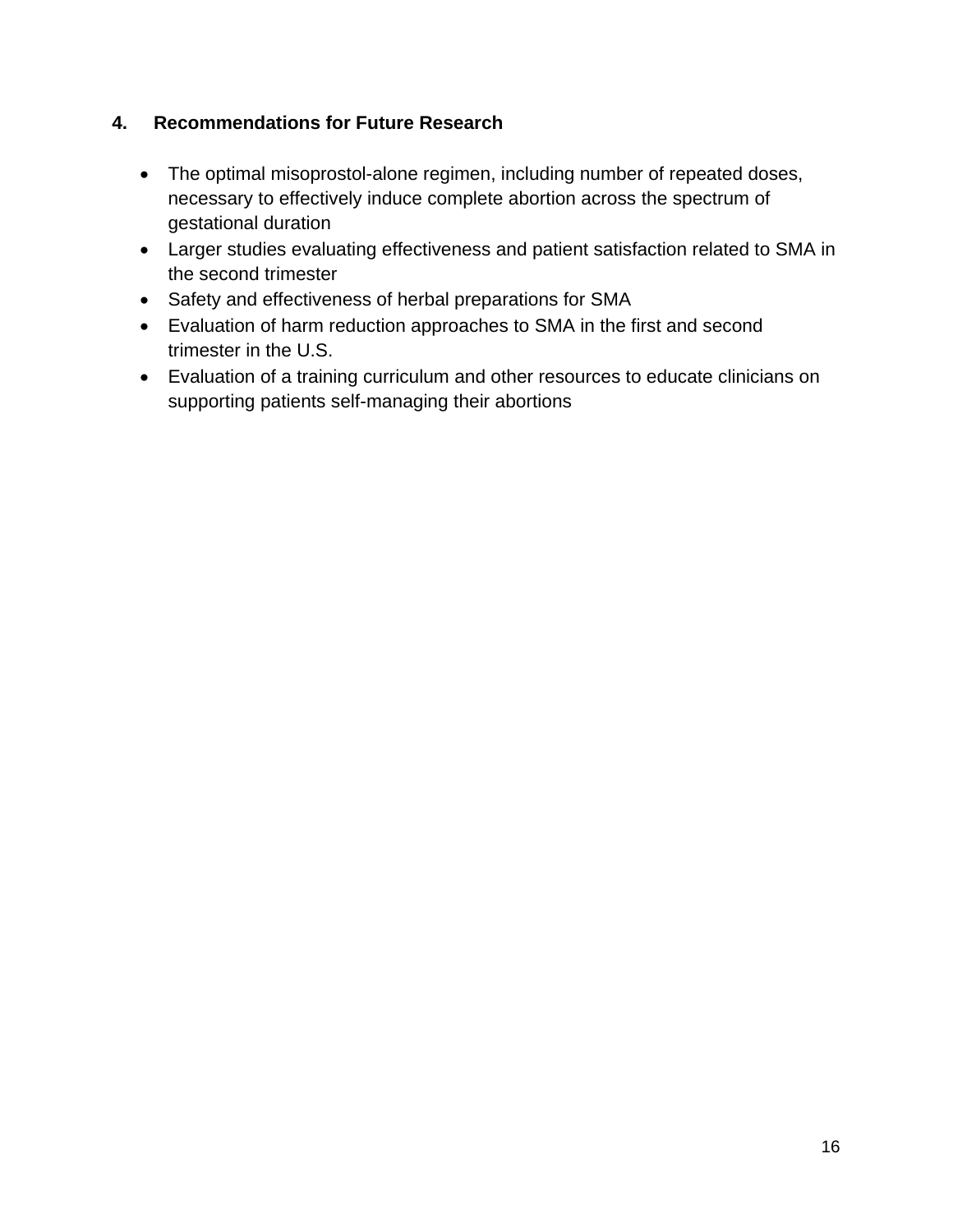### **References**

- <span id="page-16-0"></span>[1] Ralph, L., et al., *Prevalence of Self-Managed Abortion Among Women of Reproductive Age in the United States.* JAMA Netw Open, 2020. **3**(12): p. e2029245.
- <span id="page-16-1"></span>[2] Moseson, H., et al., *Self-managed abortion: A systematic scoping review.* Best Pract Res Clin Obstet Gynaecol, 2020. **63**: p. 87-110.
- <span id="page-16-2"></span>[3] Harris, L.H. and D. Grossman, *Complications of Unsafe and Self-Managed Abortion.* N Engl J Med, 2020. **382**(11): p. 1029-1040.
- <span id="page-16-3"></span>[4] Donovan;, M. *Self-Managed Medication Abortion: Expanding the Available Options for U.S. Abortion Care*. Guttmacher Institute, 2018.
- <span id="page-16-4"></span>[5] Singh, S., et al. *Abortion Worldwide 2017: Uneven Progress and Unequal Access*. 2018 [cited 2022 April 26]; Available from: [https://www.guttmacher.org/report/abortion-worldwide-2017.](https://www.guttmacher.org/report/abortion-worldwide-2017)
- <span id="page-16-5"></span>[6] *Medication abortion up to 70 days of gestation. ACOG Practice Bulletin No. 225.* Obstet Gynecol, 2020. **136**: p. 31-47.
- <span id="page-16-12"></span>[7] Moseson, H., et al., *Effectiveness of self-managed medication abortion with accompaniment support in Argentina and Nigeria (SAFE): a prospective, observational cohort study and non-inferiority analysis with historical controls.* The Lancet Global Health, 2022. **10**(1): p. e105-e113.
- [8] Aiken AR, R.E., Morber JR, Gomperts R, *Safety and effectiveness of selfmanaged medication abortion provided using online telemedicine in the United States: A population based study.* The Lancet Regional Health-Americas, 2022.
- [9] Reynolds-Wright, J.J., et al., *Telemedicine medical abortion at home under 12 weeks' gestation: a prospective observational cohort study during the COVID-19 pandemic.* BMJ Sex Reprod Health, 2021. **47**(4): p. 246-251.
- <span id="page-16-6"></span>[10] World Health Organization. *Abortion*. 2021 [cited 2022 April 22]; Available from: [https://www.who.int/news-room/fact-sheets/detail/abortion.](https://www.who.int/news-room/fact-sheets/detail/abortion)
- <span id="page-16-7"></span>[11] Upadhyay, U.D., A.F. Cartwright, and D. Grossman, *Barriers to abortion care and incidence of attempted self-managed abortion among individuals searching Google for abortion care: A national prospective study.* Contraception, 2022. **106**: p. 49-56.
- <span id="page-16-8"></span>[12] Aiken, A.R.A., J.E. Starling, and R. Gomperts, *Factors Associated With Use of an Online Telemedicine Service to Access Self-managed Medical Abortion in the US.* JAMA Netw Open, 2021. **4**(5): p. e2111852.
- <span id="page-16-9"></span>[13] Aiken, A.R.A., et al., *Motivations and Experiences of People Seeking Medication Abortion Online in the United States.* Perspect Sex Reprod Health, 2018. **50**(4): p. 157-163.
- <span id="page-16-10"></span>[14] Moseson, H., et al., *Abortion attempts without clinical supervision among transgender, nonbinary and gender-expansive people in the United States.* BMJ Sex Reprod Health, 2022. **48**(e1): p. e22-e30.
- <span id="page-16-11"></span>[15] Raifman, S., et al., *Exploring Attitudes About the Legality of Self-Managed Abortion in the US: Results from a Nationally Representative Survey.* Sexuality Research and Social Policy, 2021. **19**(2): p. 574-587.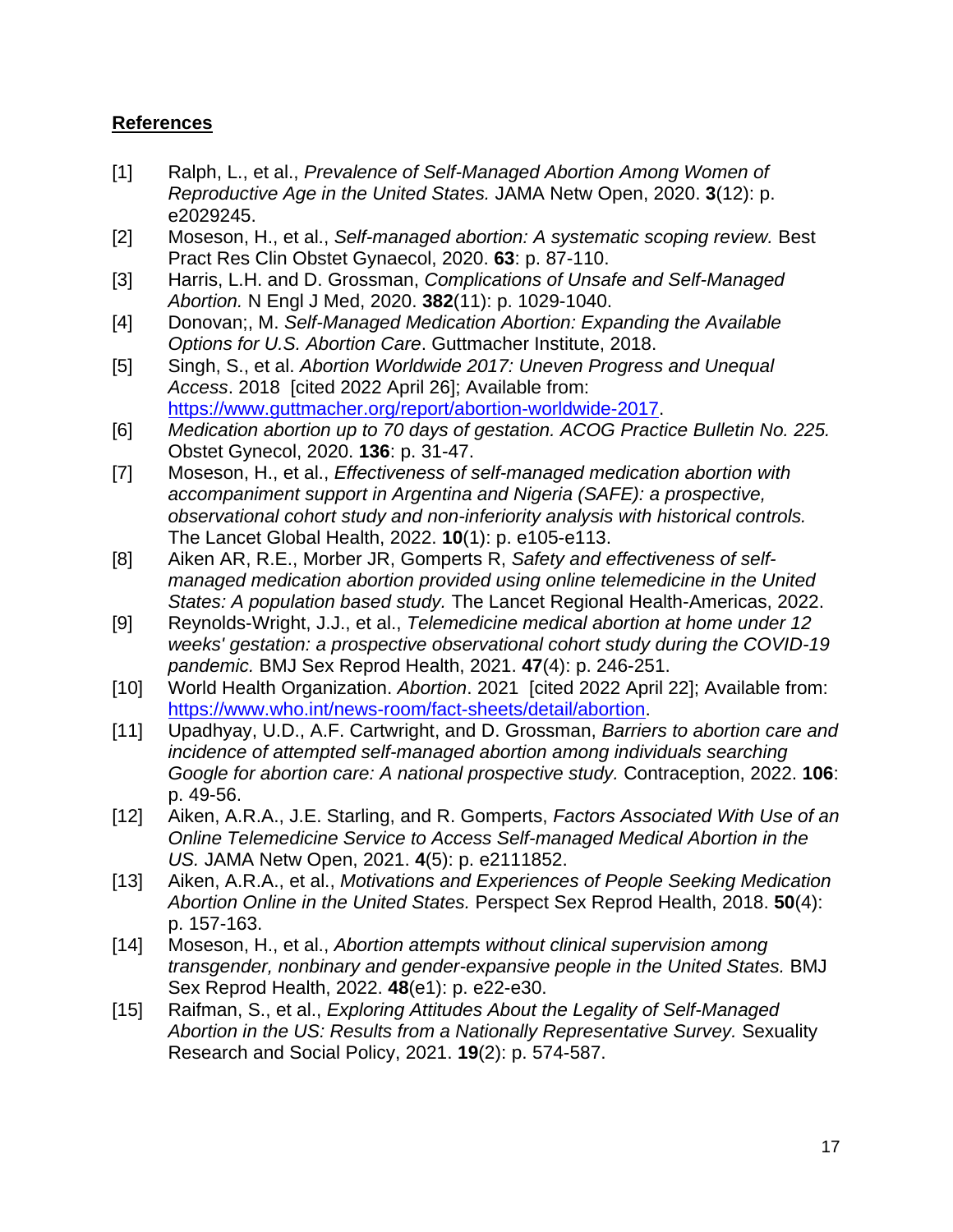- <span id="page-17-0"></span>[16] If/When/How. *Roe's unfinished promise: 2019 update*. 2019 [cited 2022 April 22]; Available from: [https://www.ifwhenhow.org/resources/roes-unfinished](https://www.ifwhenhow.org/resources/roes-unfinished-promise-2019-update/)[promise-2019-update/.](https://www.ifwhenhow.org/resources/roes-unfinished-promise-2019-update/)
- <span id="page-17-1"></span>[17] Paltrow, L.M. and J. Flavin, *Arrests of and forced interventions on pregnant women in the United States, 1973-2005: implications for women's legal status and public health.* J Health Polit Policy Law, 2013. **38**(2): p. 299-343.
- <span id="page-17-2"></span>[18] Baldwin, A., et al., *U.S. Abortion Care Providers' Perspectives on Self-Managed Abortion.* Qual Health Res, 2022. **32**(5): p. 788-799.
- <span id="page-17-3"></span>[19] Kerestes, C.A., et al., *Abortion providers' experiences and views on selfmanaged medication abortion: an exploratory study.* Contraception, 2019. **100**(2): p. 160-164.
- <span id="page-17-4"></span>[20] World Health Organization. *Abortion care guideline*. 2022; Available from: [https://www.who.int/publications/i/item/9789240039483.](https://www.who.int/publications/i/item/9789240039483)
- <span id="page-17-5"></span>[21] Schonberg, D., et al., *The accuracy of using last menstrual period to determine gestational age for first trimester medication abortion: a systematic review.* Contraception, 2014. **90**(5): p. 480-7.
- <span id="page-17-6"></span>[22] Macaulay, S., et al., *Reliability and validity of last menstrual period for gestational age estimation in a low-to-middle-income setting.* J Obstet Gynaecol Res, 2019. **45**(1): p. 217-225.
- <span id="page-17-7"></span>[23] Ralph, L.J., et al., *Accuracy of self-assessment of gestational duration among people seeking abortion.* Am J Obstet Gynecol, 2022. **226**(5): p. 710 e1-710 e21.
- <span id="page-17-8"></span>[24] Shellenberg, K.M., et al., *Determining the accuracy of pregnancy-length dating among women presenting for induced abortions in Ghana.* Int J Gynaecol Obstet, 2017. **139**(1): p. 71-77.
- <span id="page-17-9"></span>[25] Momberg, M., J. Harries, and D. Constant, *Self-assessment of eligibility for early medical abortion using m-Health to calculate gestational age in Cape Town, South Africa: a feasibility pilot study.* Reprod Health, 2016. **13**: p. 40.
- <span id="page-17-10"></span>[26] Torchinsky, R. *How period tracking apps and data privacy fit into a post-Roe v. Wade climate*. NPR, 2022.
- <span id="page-17-11"></span>[27] Andersen, K.L., et al., *Determination of medical abortion success by women and community health volunteers in Nepal using a symptom checklist.* BMC Pregnancy Childbirth, 2018. **18**(1): p. 161.
- <span id="page-17-12"></span>[28] Biggs, M.A., et al., *Comprehension of an Over-the-Counter Drug Facts Label Prototype for a Mifepristone and Misoprostol Medication Abortion Product.* Obstetrics & Gynecology, 2022. **10**(1097).
- <span id="page-17-13"></span>[29] National Abortion Federation. *Clinical Policy and Guidelines for Abortion Care*. 2020; Available from: [https://prochoice.org/wp](https://prochoice.org/wp-content/uploads/2020_cpgs_final.pdf)[content/uploads/2020\\_cpgs\\_final.pdf.](https://prochoice.org/wp-content/uploads/2020_cpgs_final.pdf)
- <span id="page-17-14"></span>[30] Lohr, P.A., et al., *Simultaneous Compared With Interval Medical Abortion Regimens Where Home Use Is Restricted.* Obstet Gynecol, 2018. **131**(4): p. 635- 641.
- <span id="page-17-15"></span>[31] Creinin, M.D., et al., *Mifepristone and misoprostol administered simultaneously versus 24 hours apart for abortion: a randomized controlled trial.* Obstet Gynecol, 2007. **109**(4): p. 885-94.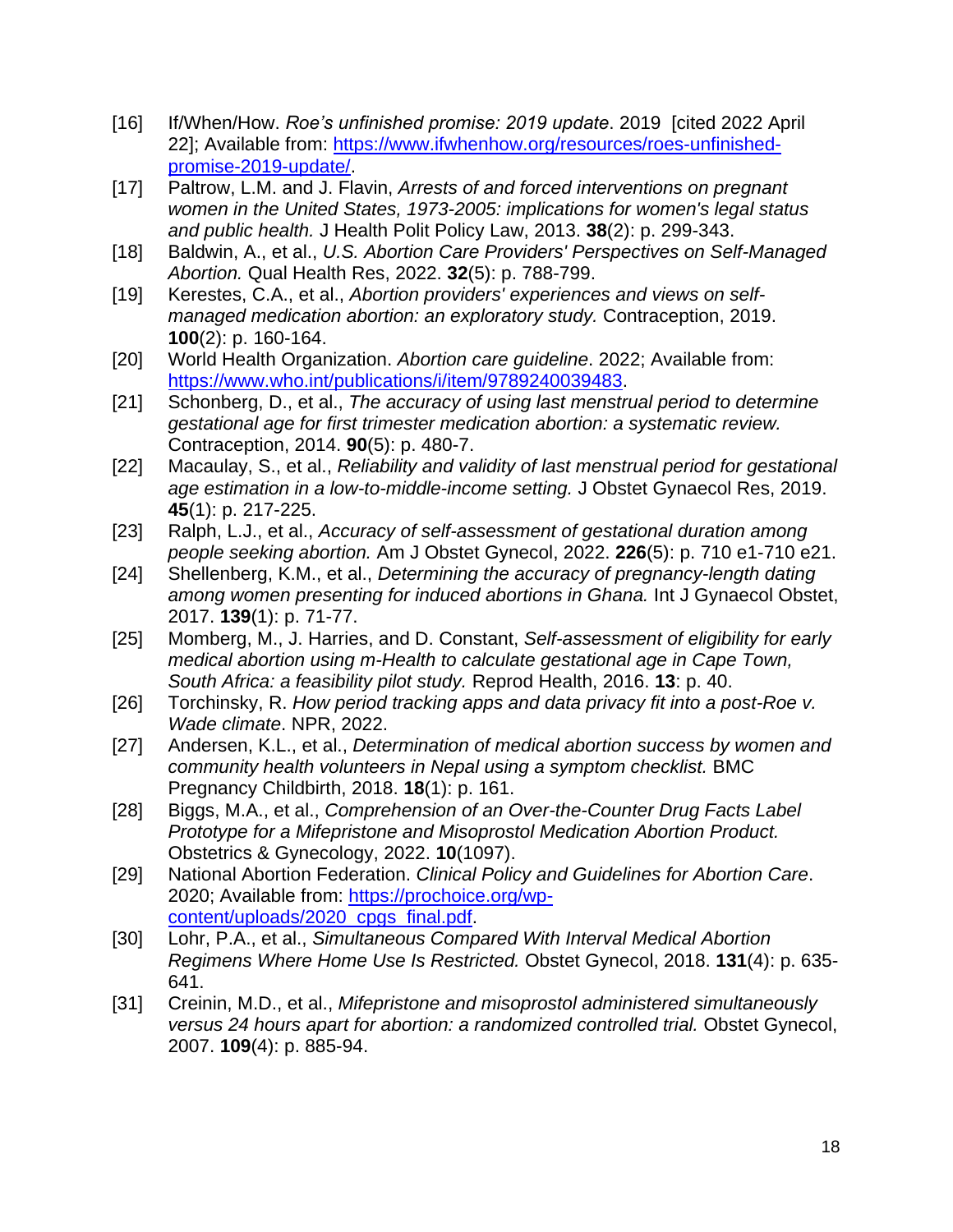- <span id="page-18-0"></span>[32] Dzuba, I.G., et al., *A repeat dose of misoprostol 800 mcg following mifepristone for outpatient medical abortion at 64-70 and 71-77 days of gestation: A retrospective chart review.* Contraception, 2020. **102**(2): p. 104-108.
- <span id="page-18-1"></span>[33] Raymond, E.G., M.S. Harrison, and M.A. Weaver, *Efficacy of Misoprostol Alone for First-Trimester Medical Abortion: A Systematic Review.* Obstet Gynecol, 2019. **133**(1): p. 137-147.
- <span id="page-18-2"></span>[34] Jayaweera, R.T., H. Moseson, and C. Gerdts, *Misoprostol in the era of COVID-19: a love letter to the original medical abortion pill.* Sex Reprod Health Matters, 2020. **28**(1): p. 1829406.
- <span id="page-18-3"></span>[35] Gerdts, C., et al., *Second-trimester medication abortion outside the clinic setting: an analysis of electronic client records from a safe abortion hotline in Indonesia.* BMJ Sex Reprod Health, 2018.
- <span id="page-18-4"></span>[36] Ipas. *How to have an abortion with pills*. 2021 [cited 2022 April 29]; Available from: https://www.ipas.org/resource/how-to-have-an-abortion-with-pills/.
- <span id="page-18-5"></span>[37] Whitehouse, K.C., T. Shochet, and P.A. Lohr, *Efficacy of a low-sensitivity urine pregnancy test for identifying ongoing pregnancy after medication abortion at 64 to 70 days of gestation.* Contraception, 2022. **110**: p. 21-26.
- <span id="page-18-6"></span>[38] Raymond, E.G., et al., *Serial multilevel urine pregnancy testing to assess medical abortion outcome: a meta-analysis.* Contraception, 2017. **95**(5): p. 442- 448.
- <span id="page-18-7"></span>[39] Raymond, E.G., et al., *Commentary: No-test medication abortion: A sample protocol for increasing access during a pandemic and beyond.* Contraception, 2020. **101**(6): p. 361-366.
- <span id="page-18-8"></span>[40] Blum, J., et al., *Randomized trial assessing home use of two pregnancy tests for determining early medical abortion outcomes at 3, 7 and 14days after mifepristone.* Contraception, 2016. **94**(2): p. 115-21.
- [41] Schmidt-Hansen, M., et al., *Follow-up strategies to confirm the success of medical abortion of pregnancies up to 10 weeks' gestation: a systematic review with meta-analyses.* Am J Obstet Gynecol, 2020. **222**(6): p. 551-563 e13.
- [42] Anger, H., et al., *Use of an at-home multilevel pregnancy test and an automated call-in system to follow-up the outcome of medical abortion.* Int J Gynaecol Obstet, 2019. **144**(1): p. 97-102.
- [43] Fok, W.K., et al., *Comparison of two home pregnancy tests for self-confirmation of medication abortion status: A randomized trial.* Contraception, 2021. **104**(3): p. 296-300.
- [44] Raymond, E.G., et al., *Self-assessment of medical abortion outcome using symptoms and home pregnancy testing.* Contraception, 2018. **97**(4): p. 324-328.
- [45] Dabash, R., et al., *Self-administered multi-level pregnancy tests in simplified follow-up of medical abortion in Tunisia.* BMC Womens Health, 2016. **16**: p. 49.
- <span id="page-18-9"></span>[46] Raifman, S., et al., *"I'll just deal with this on my own": a qualitative exploration of experiences with self-managed abortion in the United States.* Reprod Health, 2021. **18**(1): p. 91.
- <span id="page-18-10"></span>[47] Fuentes, L., et al., *Texas women's decisions and experiences regarding selfmanaged abortion.* BMC Womens Health, 2020. **20**(1): p. 6.
- <span id="page-18-11"></span>[48] Grossman, D., et al., *Self-induction of abortion among women in the United States.* Reprod Health Matters, 2010. **18**(36): p. 136-46.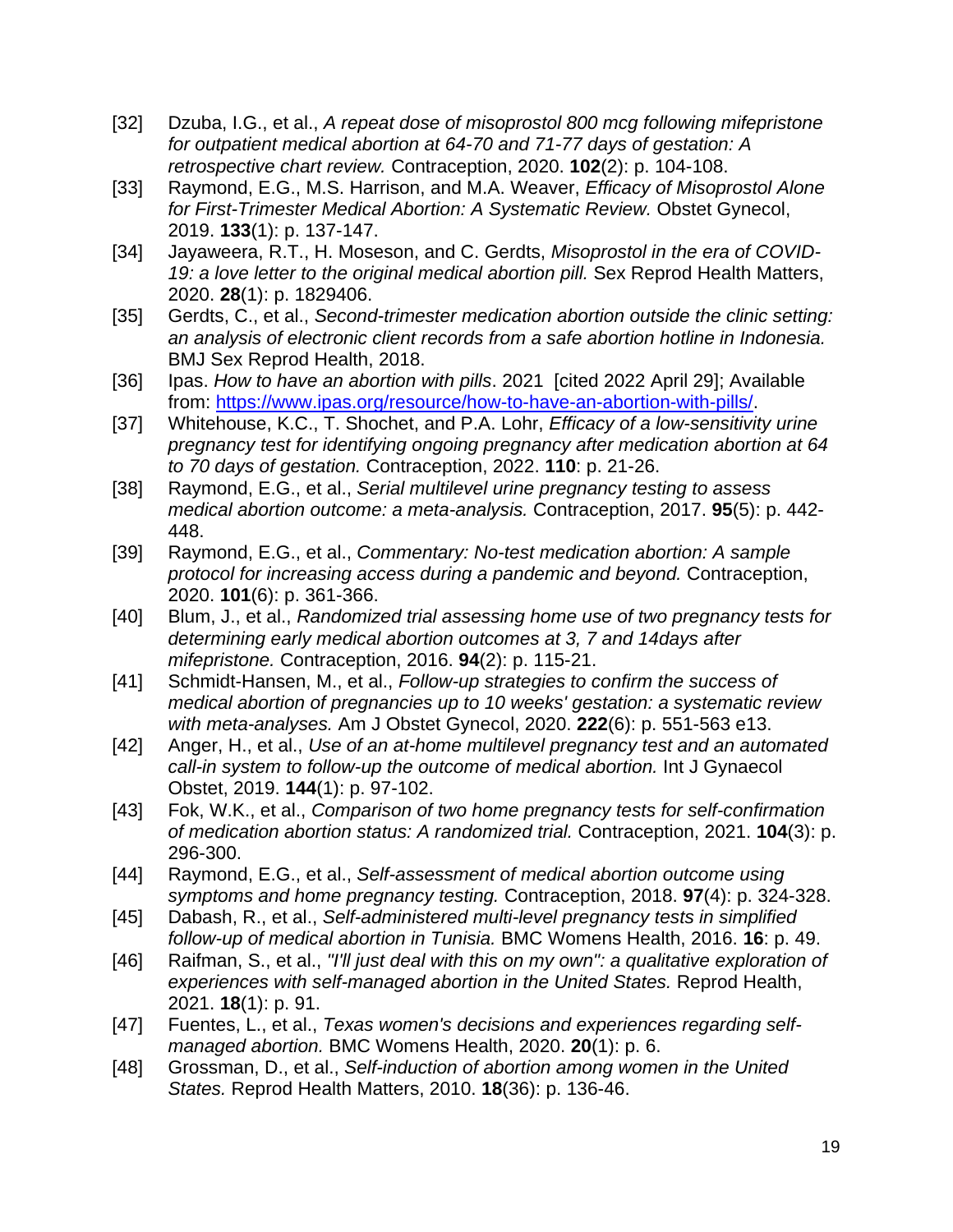- <span id="page-19-0"></span>[49] Saultes, T.A., D. Devita, and J.D. Heiner, *The back alley revisited: sepsis after attempted self-induced abortion.* West J Emerg Med, 2009. **10**(4): p. 278-80.
- <span id="page-19-1"></span>[50] Gomperts, R., et al., *Provision of medical abortion using telemedicine in Brazil.* Contraception, 2014. **89**(2): p. 129-33.
- [51] Endler, M., et al., *Safety and acceptability of medical abortion through telemedicine after 9 weeks of gestation: a population-based cohort study.* BJOG, 2019. **126**(5): p. 609-618.
- [52] Moseson, H., et al., *Effectiveness of self-managed medication abortion between 13 and 24 weeks gestation: A retrospective review of case records from accompaniment groups in Argentina, Chile, and Ecuador.* Contraception, 2020. **102**(2): p. 91-98.
- <span id="page-19-2"></span>[53] Tasset, J. and L.H. Harris, *Harm Reduction for Abortion in the United States.* Obstet Gynecol, 2018. **131**(4): p. 621-624.
- <span id="page-19-4"></span>[54] Labandera, A., M. Gorgoroso, and L. Briozzo, *Implementation of the risk and harm reduction strategy against unsafe abortion in Uruguay: From a university hospital to the entire country.* International Journal of Gynecology & Obstetrics, 2016. **134**(S1): p. S7-S11.
- [55] Gerdts, C. and I. Hudaya, *Quality of Care in a Safe-Abortion Hotline in Indonesia: Beyond Harm Reduction.* Am J Public Health, 2016. **106**(11): p. 2071-2075.
- [56] Matia, M.G., et al., *A replication of the Uruguayan model in the province of Buenos Aires, Argentina, as a public policy for reducing abortion-related maternal mortality.* Int J Gynaecol Obstet, 2016. **134 Suppl 1**: p. S31-4.
- [57] Fetters, T., et al., *Using a harm reduction lens to examine post-intervention results of medical abortion training among Zambian pharmacists.* Reprod Health Matters, 2015. **22**(44 Suppl 1): p. 116-24.
- [58] Tamang, A., et al., *Pharmacy workers in Nepal can provide the correct information about using mifepristone and misoprostol to women seeking medication to induce abortion.* Reprod Health Matters, 2015. **22**(44 Suppl 1): p. 104-15.
- [59] Coeytaux, F., et al., *Facilitating women's access to misoprostol through community-based advocacy in Kenya and Tanzania.* Int J Gynaecol Obstet, 2014. **125**(1): p. 53-5.
- <span id="page-19-5"></span>[60] Grossman, D., et al., *A harm-reduction model of abortion counseling about misoprostol use in Peru with telephone and in-person follow-up: A cohort study.* PLoS One, 2018. **13**(1): p. e0189195.
- <span id="page-19-3"></span>[61] Inciardi, J., *Harm reduction: national and international per- spectives*. 1999, California: Thousand Oaks.
- <span id="page-19-6"></span>[62] Briozzo, L., et al., *Overall and abortion-related maternal mortality rates in Uruguay over the past 25 years and their association with policies and actions aimed at protecting women's rights.* Int J Gynaecol Obstet, 2016. **134**(S1): p. S20-S23.
- <span id="page-19-7"></span>[63] Aiken, A.R.A., et al., *Experiences of women in Ireland who accessed abortion by travelling abroad or by using abortion medication at home: a qualitative study.* BMJ Sex Reprod Health, 2018.
- <span id="page-19-8"></span>[64] If/When/How, *Patient Confidentiality and Self-Managed Abortion: A Guide to Protecting Your Patients and Yourself*. 2022.